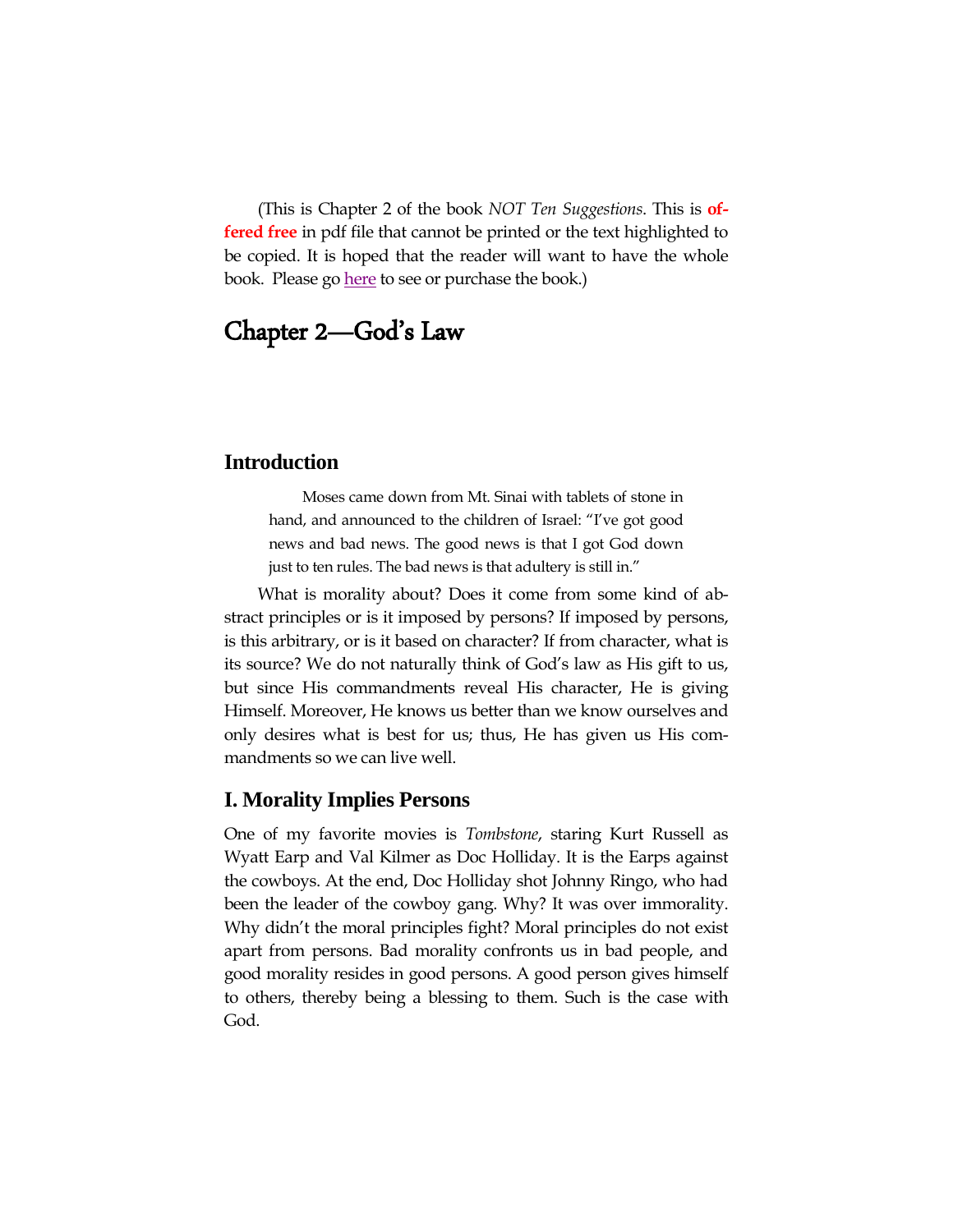$\overline{a}$ 

Some of the world"s major religions, such as Hinduism and Buddhism, do not believe "god" is personal, but that we just reincarnate forever until we merge back into nothingness. Buddhism basically says that the life force of the universe resonates in everything, including us. The only way to know such an impersonal god is to be part of him/it, to be part of that one impersonal essence, to merge with god, but Christians know the Triune God through His persons who reveal themselves to us.<sup>1</sup> In Buddhist pantheism, "god" animates the universe like our souls animate our bodies so that if the universe did not exist, God would not exist. But one cannot take the distinction between good and evil seriously if "god" is both evil and good. Moreover, in this view, "god" has no existence except in the things continually coming and going, "his" only thought is the sum of the thoughts of all finite beings, "his" only life the sum of the lives of all creatures and only emergences in our consciousness. In short, this "god" is only what we make him/it to be and thus no threat to us.

Here is the point: *There is no morality without persons*. Moral principles in the abstract do not exist because all morality is the product of persons in *relationship*. It is the *will* of persons that imposes morality. But that does not mean that morality is arbitrarily agreed upon by persons. All morality is the product of the Triune God *personally*, revealing His moral character and imposing that on us *personally*. God says about His commandments and His own holiness:

> <sup>13</sup> Therefore gird up the loins of your mind, be sober, and rest *your* hope fully upon the grace that is to be brought to you at the revelation of Jesus Christ; <sup>14</sup> as obedient children, not conforming yourselves to the former lusts, *as* in your ignorance; <sup>15</sup> but as He who called you is holy, you also be holy in all *your* conduct, <sup>16</sup> because it is written, "Be holy, for I am holy" (1 Peter 1:13-16).

 $1$  We say that the person is distinct from His essence, though inseparable from His essence. In Pantheism, person and essence merge into one.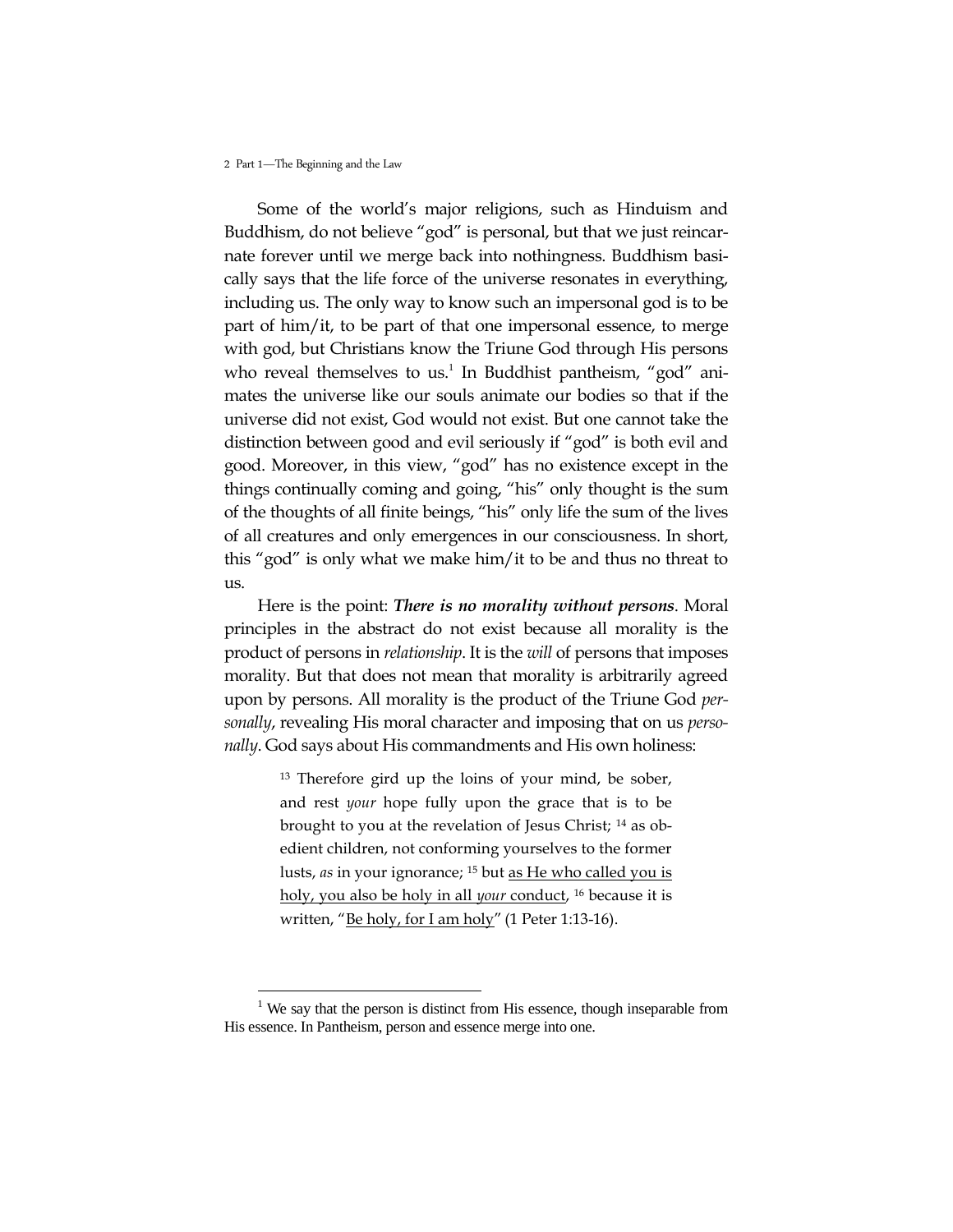<sup>2</sup> Speak to all the congregation of the children of Israel, and say to them: "You shall be holy, for I the LORD your God am holy.<sup>3</sup> Every one of you shall revere his mother and his father, and keep My Sabbaths: I am the LORD your God. <sup>4</sup> Do not turn to idols, nor make for yourselves molded gods: I am the LORD your God (Leviticus 19:2-4).

Notice from Leviticus that God"s character is revealed by the Ten Commandments, and other passages could be cited.

When we teach our children morality, we are giving ourselves to them out of love. When we pick up our babies and small children, we are handling them, saying sweet words to them to let them know how much we love them, communicating *ourselves* to them. This is precisely what God does when He gives us His commandments; and when God the Father gave us Himself in the person of His Son, He was demonstrating His incredible love to us. One day, our faith will be sight, and we will be able to touch and feel the incarnate Son of God.

If the personal God created us, *we* would expect to be personal, and so we are, made in His image. God as person has intelligence, compassion, creativity, love, justice, communicates with other persons as in the Father and the Son and the Holy Spirit, and has many other characteristics. God has all these personal characteristics infinitely, and we have them as creatures, finitely. The way we can have a personal relationship with God is through One who was (is) both God"s peer and our peer and bringing the two together in one person. That is, of course, the incarnate Son of God.

Remember the garden in Eden. Adam and Eve were created sinless, what we could describe as "normal." There were God, Adam, Eve, and the serpent, who was the devil. Eve told the devil that God had commanded Adam and her not to eat of the tree of the knowledge of good and evil, so obviously she knew what sin was. The devil responded that God was holding out on her, that she could eat of it, thereby being equal with God, making up her own moral rules, and that there would be no consequences if she did. God said that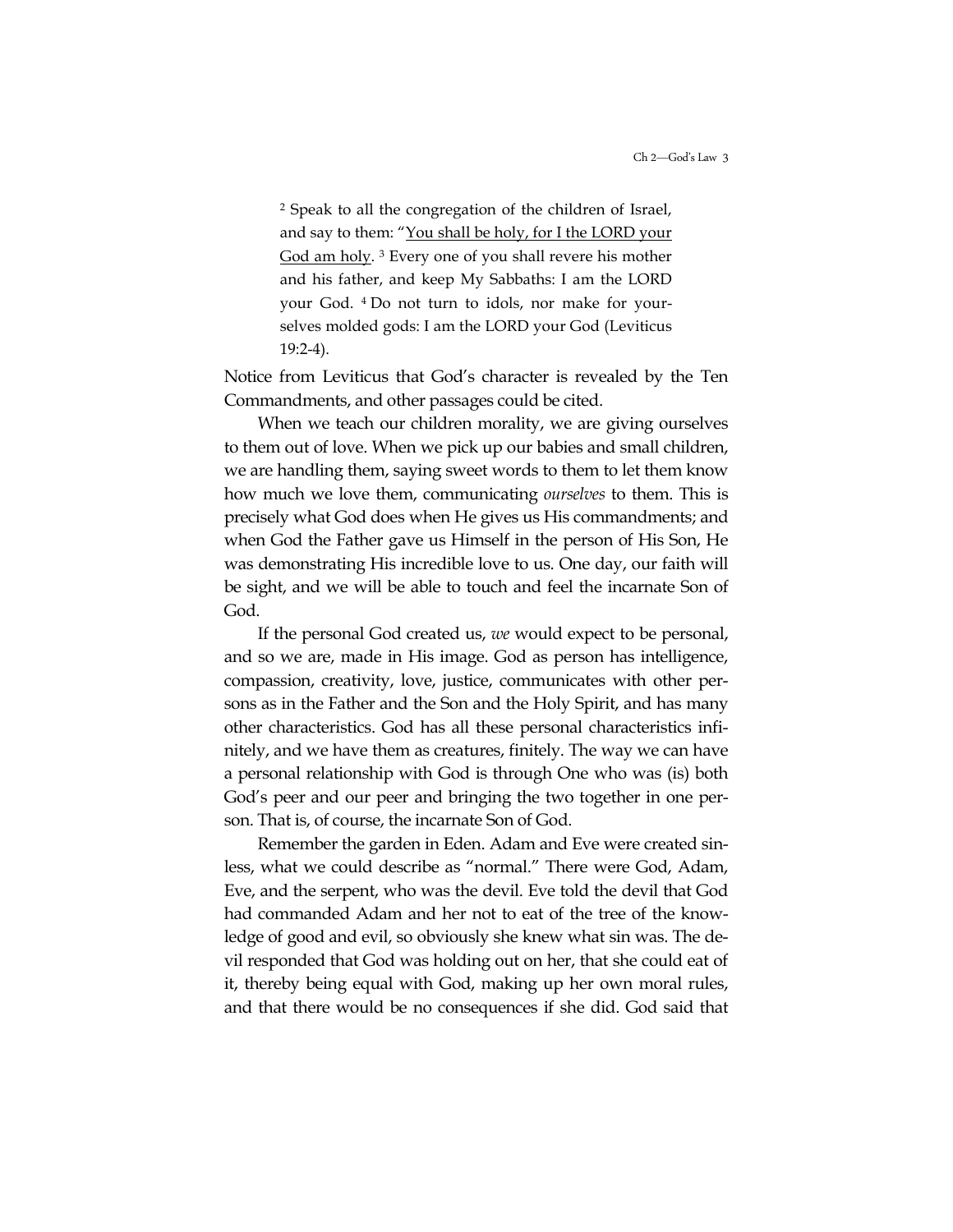she and Adam would die if they ate from it, but Satan said they would not die.

To put it another way, the devil essentially said that Eve could abstract the moral principle from God, "Don"t eat from the tree," and could make it say something like, "Eat from the tree and you will not die." The devil was saying there were neutral, moral principles, common to her and God, and that she could take or leave those principles. But Eve found out when she sinned that she was confronted with *God*, and that very personally. All morality is the product of the Triune God, *personally* revealing His moral character in His commands and imposing that on us *personally*. But Eve, and then her husband Adam also, quickly discovered that when they disobeyed they were confronted with God *personally*, for He came to them to judge them but also to offer mercy with the promise of the coming redeemer (Genesis 3:15). God is not an abstraction. He takes disobedience personally; it can't be otherwise. God's character is tied up in His commands, and a rejection of them is a rejection of Him.

God judged all three (Adam, Eve, Satan), and they were placed under His curse of death. Consequently, Adam and Eve became abnormal, and so mankind continues that way until the Last Day when the curse shall be removed. Those who know Christ have the curse removed from them at death, and even now God is working in their lives to enable them to overcome their sins, to some extent.

It is a given that *we cannot know anyone except by self-revelation*. We can only know God"s morality clearly if He tells us. Think of your friends and relatives whom you love. Did you dream up something about them and then declare that is what they were like? No, you spent time with them, and learned their character by their words and actions. Likewise we cannot simply think about God and fashion Him accordingly, which would be creating a god according to our own image. For example, some people think God must approve certain forms of immorality, such as killing babies, but how do they know this? They just invent such ideas, but the only way to know for sure what God approves is for Him to tell us. The Triune God reveals Himself by written self-revelation in Holy Scripture.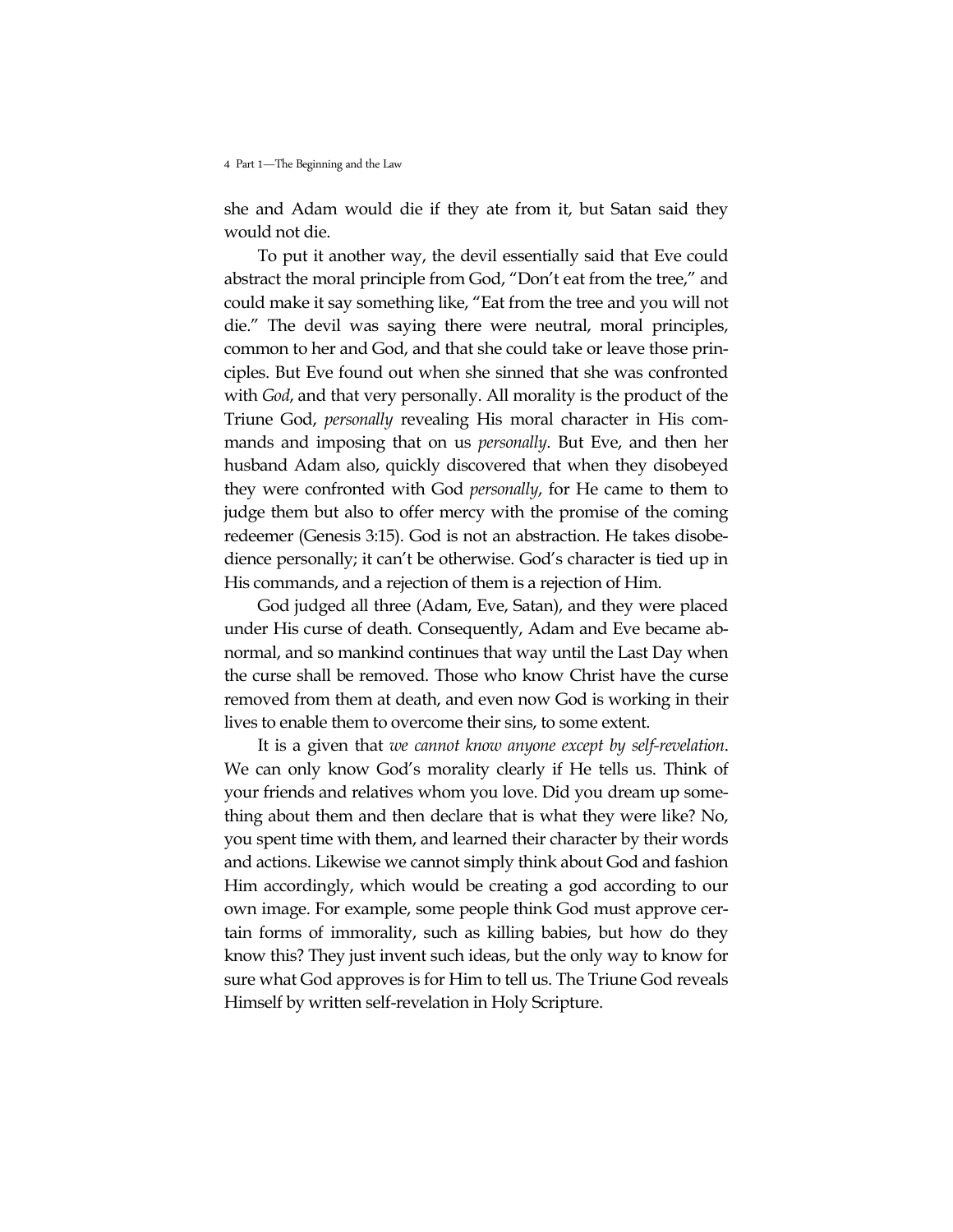In other words, there are only two ways to think about God: according to what one assumes by human reason, or by what God tells us by revelation. Either our reason is the authority of what God is like, or God is His own authority by revelation. If man's finite reason is the final authority for what can exist, we must further assume that his reason is not skewed by sin, and that man is completely neutral about himself, God, and morality. Now God has to be like the human person thinks He is, and if anyone brings up revelation, that must be tested by his reason. That makes him the God-qualifier so that if someone wants to apply for the job of God, He must meet his human standards.

Likewise, Satan tempted Adam and Eve to begin their reasoning with themselves, to reason from their morality to God, saying they could be their own gods. But they learned that God's thoughts were determinative, not their thoughts.

Have you seen the experiment in which four people are put in a room and asked to say which line on a card matches the length of a line on a similar card? Three of the people are told to lie and pick another line. They always go first. Then the fourth person, who always goes last, has to pick which line matches. Will he conform to the others, or will he tell the truth? Seventy percent of the time, he will go against his own eyes to conform to the others. The point is that we can take or leave abstract principles, but we cannot take or leave *someone*—especially if that someone is the Triune God (Father, Son, and Holy Spirit). We have to reckon with Him.

One reason people want to get rid of the infinite personal God is that they don"t want to be judged. Abstract moral principles are not threatening. But if there is such a God as we are describing, and He has given us His moral law, which law is a revelation of His own character, and we break His law, that implies judgment. We all know that sinking feeling when we"ve done something wrong and have to face the boss. If morality were not personal, it would not matter. Some people want objective morality without God because they don"t want to be judged.

If morality were just principle and not also personal, there could be no forgiveness. A live wire will shock everyone who touches it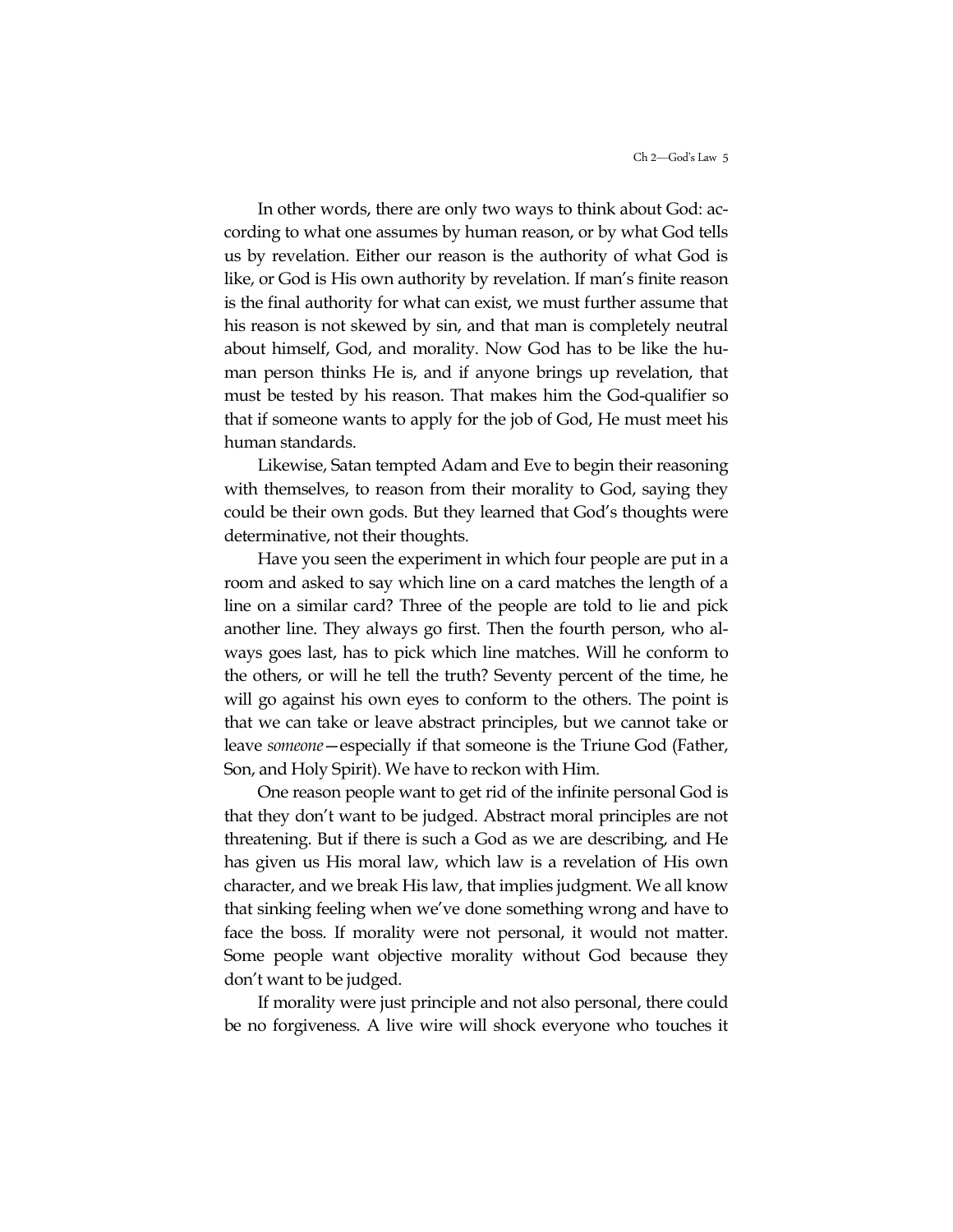without exception. It cannot make a loving decision to give someone immunity from the consequences, but the Triune God can and does.

Some would like to make up their own Ten Commandments, just like our children would like to make up their own rules. But moral law is His commandments to us to obey *Him*. Every law code implies *someone* behind the code to enforce it.

God and His law are inseparable. Thus, for a school teacher to teach students morality apart from relating to God is to teach them how to sin. There is no neutrality in morality. It is a slap in God's face to pretend that we can do what we wish without taking Him into consideration. In this fabrication, there is no one to answer to, only "principles" that we can change to suit ourselves. But with God's Ten Commandments, we will have to answer to *Him*—a person—at the Last Day, and since He does not change, His moral code does not change. That is scary, and we don't like it so we invent ways around this. But God Himself has given us the way out, which is to trust in Christ who took our judgment on the cross.

To conclude this section, if morality is personal so that we make laws regarding one another, where do the moral motions that we have come from? Why do we even think in terms of moral and immoral? The only rational answer is that our moral inclinations come from the personal God who made us like Him, in His image.

# **II. Morality Implies Principles**

God's morality is not just personal; it is also objective and clearly communicated to us. We may call these moral principles or the Ten Commandments. We can observe the Triune God to some extent in His creation (Romans 1:18ff), and we can see that He loves beauty, is infinitely intelligent, and cares for us, but primarily we know God from His revelation to us in Holy Scripture. This revelation is propositional, which means we know Him by words that are rational, historically and objectively true, documented in Holy Scripture.

Someone will object that there are many holy books, but that is not true. There are only two that claim to be a revelation from the infinite personal God; the Old Testament, which we share with the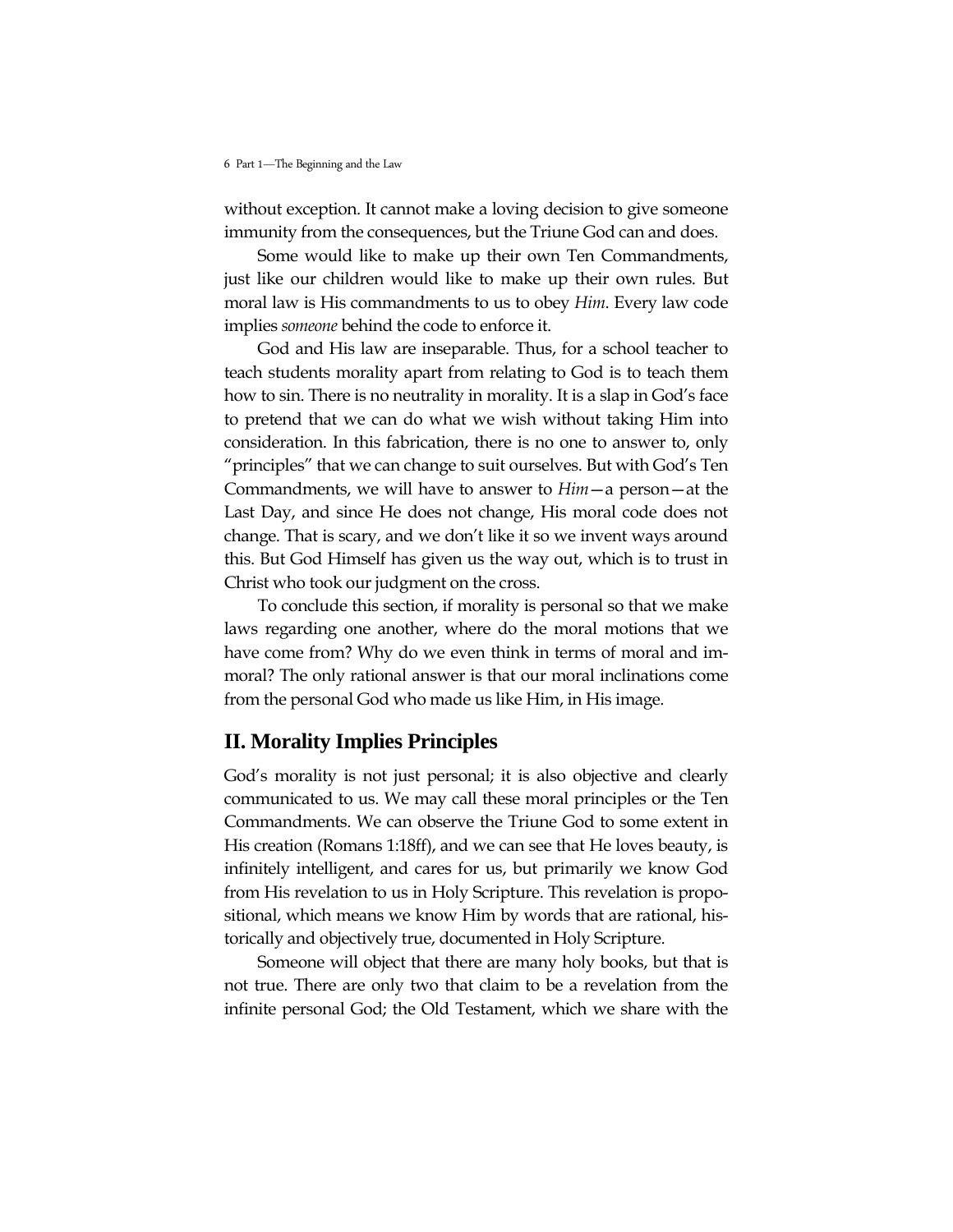Jews, and the New Testament, which is unique to Christians. Islam is a counterfeit religion with a counterfeit book, the *Koran*, taking ideas from both the Old Testament and the New Testament and adding a lot of imagination, so if we count it, there are three such holy books. Another counterfeit religion is Mormonism with its *Book of Mormon* making claims to be from God. But there are only two original books making such claims, the Old Testament and the New Testament, which are really only one book, since the Old Testament is further explained by the New Testament. (For an astonishing comparison of Mormons and Muslims in free pdf file, please send an email to service@footstoolpublications.com.)

One thing that makes the Judeo-Christian heritage unique is that it is rooted in real history, real people who lived in real cities and countries that still exist and are still in the daily news. Moreover, the Bible was written over a period of about 1,500 years by about 40 various human authors, and yet has only one message.

Some will further object that Christians cannot agree on what that message is, but that also is not true. There are three branches of Christianity, Protestant, Roman Catholic, and Eastern Orthodoxy, and all three have always held to God as Trinity (one God in three persons), to Jesus Christ as God in the flesh, that He died in His humanity on the cross for our sins, to His bodily resurrection, and to the Ten Commandments as God"s unchangeable morality. Our disagreements are over minor points. In other words, we all hold to the Nicene Creed and its objective, verbal statements about the Christian faith.

## **III. Morality Implies Personal Responsibility**

In our culture, no one wants to assume accountability for his actions. Politicians make a career out of blaming one another. Criminals point to society. The National Organization for Women said it was postpartum depression that caused Andrea Yates in 2001 to drown her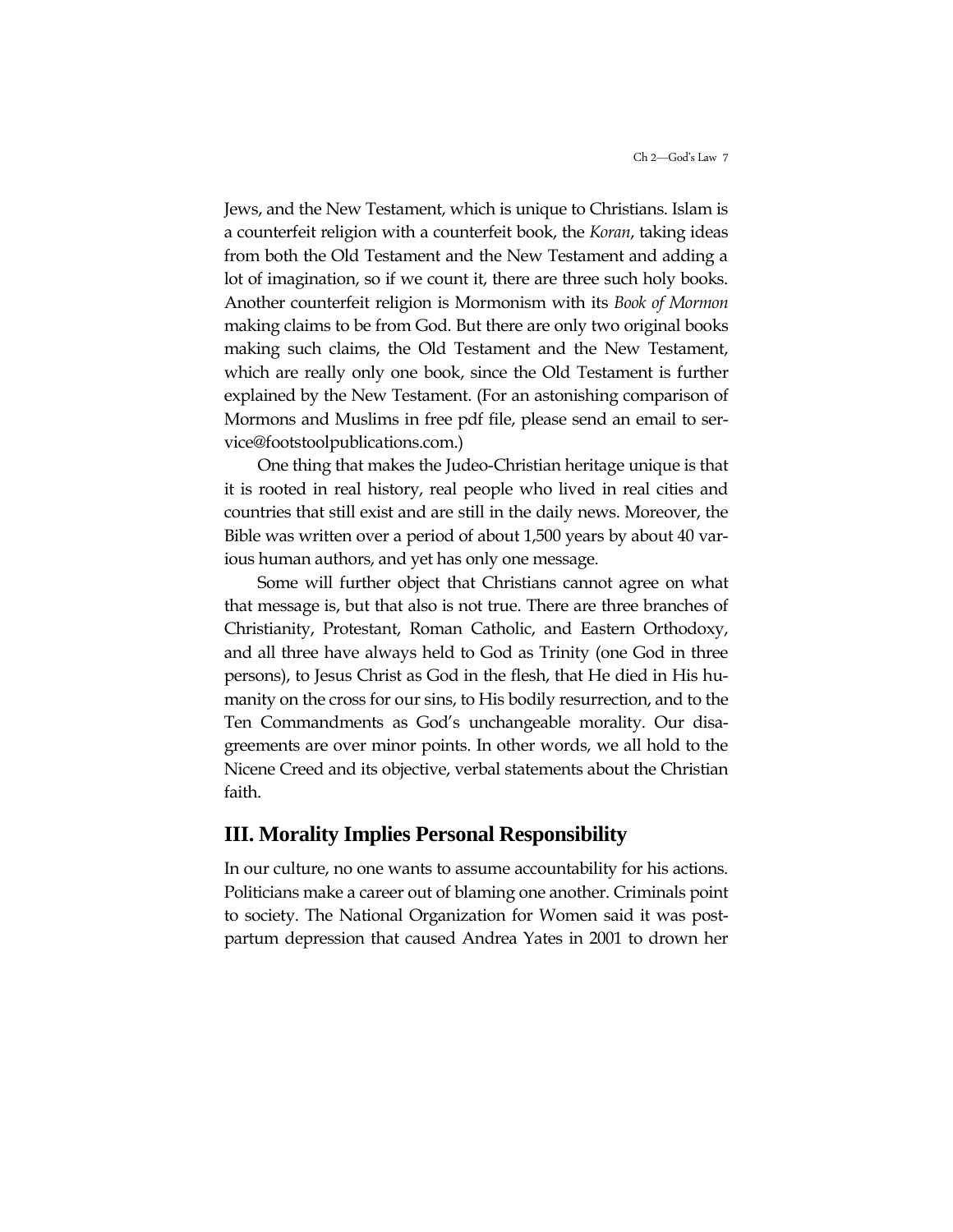five children in the bath tub in Houston. The oldest, a seven year old boy, said "Mommy, have I done something wrong?"<sup>2</sup>

Justifying oneself while blaming others is as old as humanity, but it has become pandemic in the USA. Everyone wants to shift the blame, disavowing any wrong doing, which is what God said people would do:

If we say that we have no sin, we deceive ourselves, and the truth is not in us.... If we say that we have not sinned, we make Him a liar, and His word is not in us (1 John 1:8, 10).

We are accountable to Him corporately as a nation, and our actions contribute to our national righteousness (or lack thereof). We are accountable to Him as individuals in our private lives; our actions and even our thoughts are subject to His omniscient scrutiny. There is no area of our lives where we have the right of private choice, where we can be autonomous individuals with no accountability to anyone but ourselves. This is God's world, He is the creator, His holy character as revealed in His holy law is the only standard both public and private, and we are accountable to Him for every word (Matthew 12:36). We are all tied together, and whatever what does in public or in private affects our culture.

# **IV. How Many Moral Systems Are There?**

Lewis Carroll the logician (real name: Charles Lutwidge Dodgson) said through the cat and Alice in *Alice in Wonderland*:

"But I don"t want to go among mad people," Alice remarked.

"Oh, you can"t help that," said the Cat: "we"re all mad here. I'm mad. You're mad."

"How do you know I"m mad?" said Alice.

 $\overline{a}$ 

<sup>2</sup> Tammy Bruce, *The Death of Right and Wrong* (New York: Three Rivers Press, 2003), p. 62ff. (See my comments on this book in the Bibliography at the end of the book.)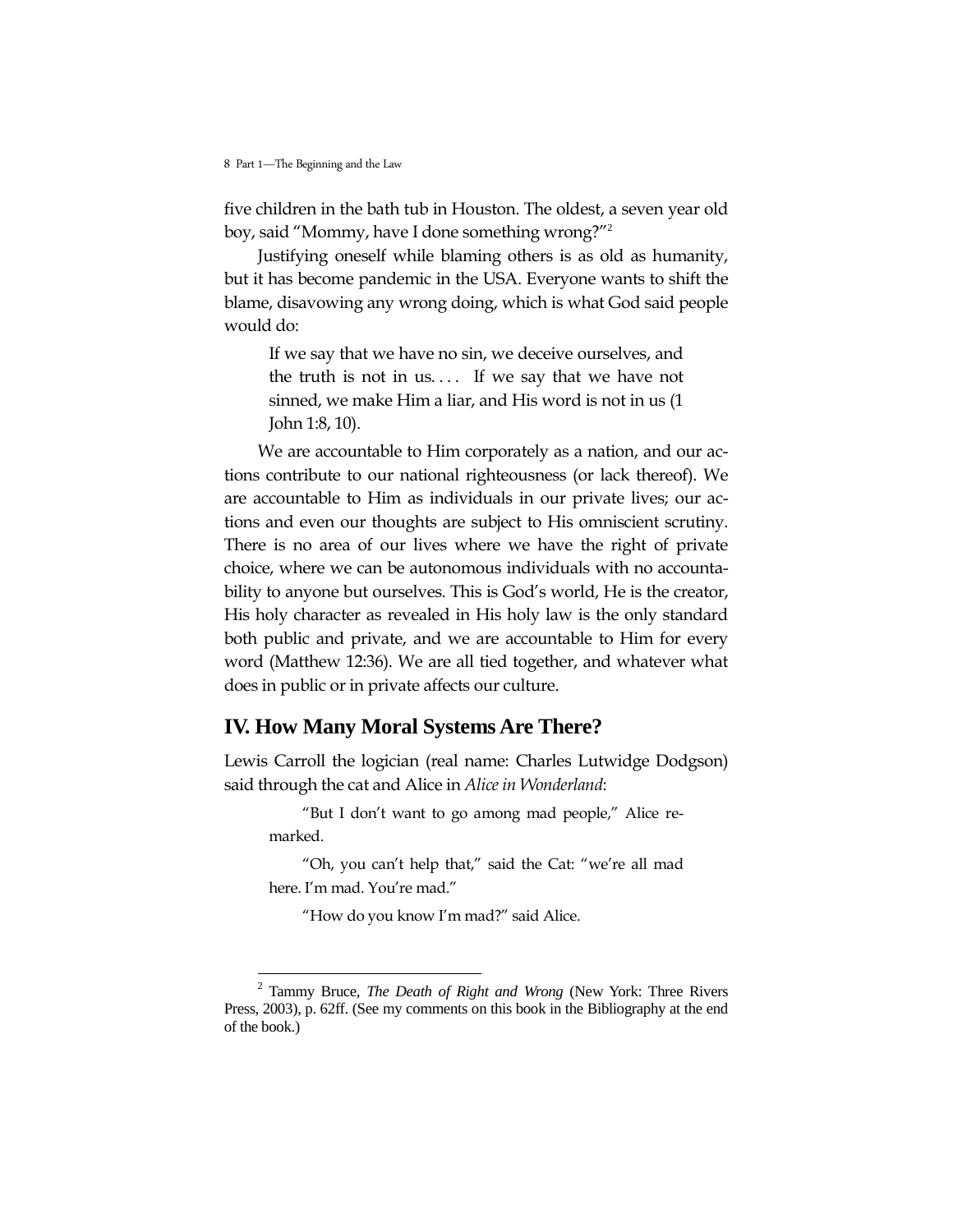"You must be," said the Cat, "or you wouldn"t have come here."

"And how do you know that you"re mad?"

"To begin with," said the Cat, "a dog"s not mad. You grant that?"

"I suppose so," said Alice.

"Well, then," the Cat went on, "you see, a dog growls when it's angry, and wags its tail when it's pleased. Now I growl when I"m pleased, and wag my tail when I"m angry. Therefore I"m mad."

Couched in that absurd exchange is an important illustration about relativism. What is the unchanging standard whereby all things are measured and understood? If the dog is the ultimate standard, the cat is mad; but if the cat is the ultimate standard, the dog is mad. Hence, someone is always the standard for someone else, and by some other standard, we"re all mad. In other words, if there is no objective, unchanging standard for what is normal, then no one is normal. As I said earlier, if there is no vertical standard, the horizontal cannot be defined.

#### **A. Humans Cannot Create Moral Law**

Moreover, *just as we cannot create physical law into existence, so we cannot create moral law into existence*, and to think that we can only reveals that we believe the lie of the devil to Eve: "You shall be as God, knowing [or determining] good and evil." (Genesis 3:5, for more comments on this verse see page **Error! Bookmark not defined.**, and read the paragraph beginning with "Wanting to be God.") Since the fall of man into sin in the garden in Eden, man has deceived himself into thinking that he can make up his own ethics without incurring consequences, but the past few thousand years demonstrate otherwise. Nevertheless, he continues his restless pursuit of private morality independent from God, so that he does not have to give account. This is why we find people engaging in rationalizing and selfjustification when they are caught doing something wrong; they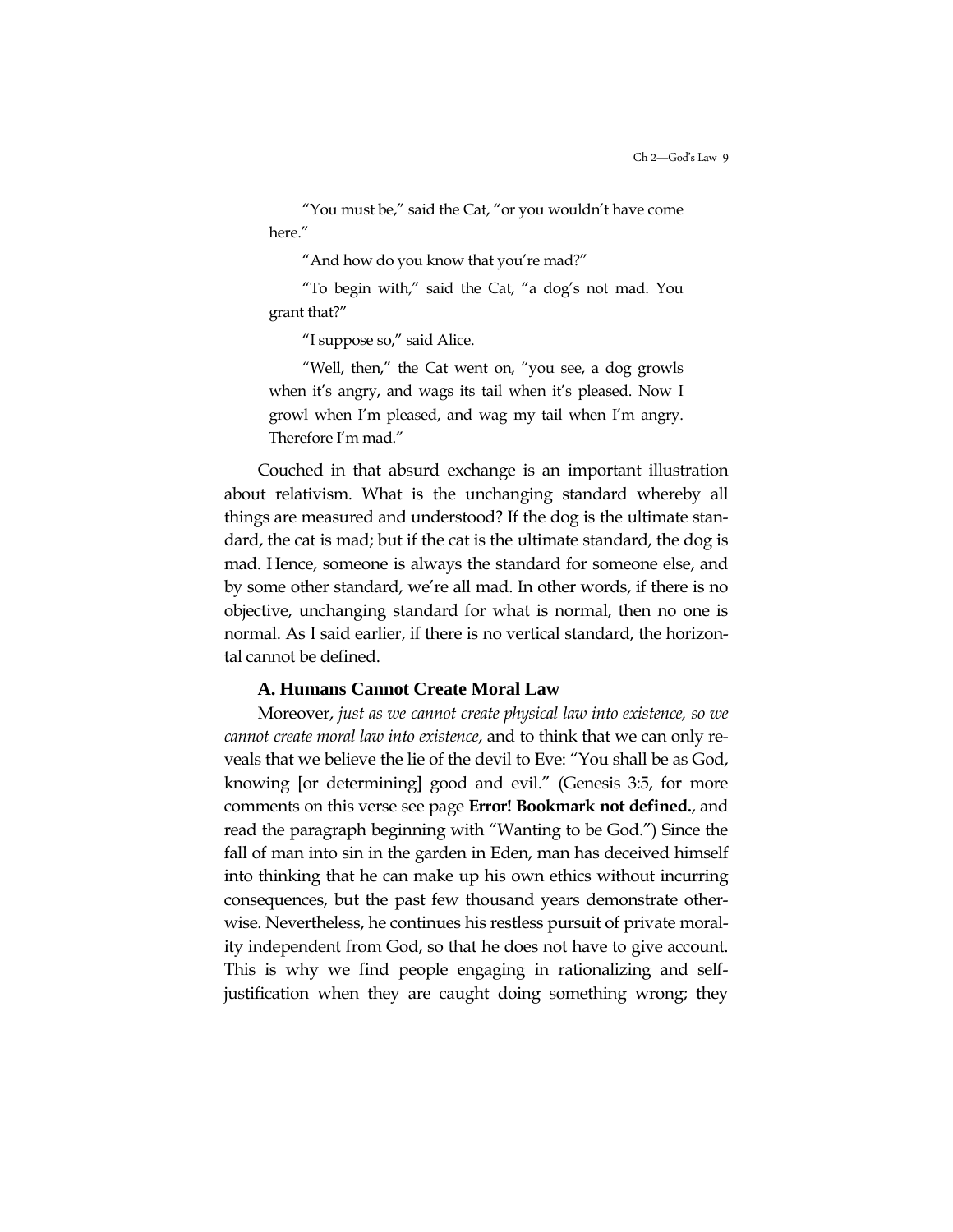think they are above judgment, living under the system of morality they allegedly created.

It seems that the religion of self is the dominant religion in the USA. In our culture, we are being taught to look for god inside ourselves, and there is nothing more exhilarating in our day than for one to find himself, to find his own true meaning in life, and to find his own ethic, to be true to himself, or to find his own credo. This longing for personal divinity is one reason sexual sins are so eagerly embraced. Once a person "discovers" he is a god, he intuitively understands that he is free to create an ethic of eroticism. Aldous Huxley comes to mind. He was the fierce atheist, who authored *Brave New World* and a number of other popular volumes. In his book *Ends and Means,* Huxley wrote the following, "For myself . . . the philosophy of meaningless was essentially an instrument of liberation . . . sexual ... [and] political."<sup>3</sup> Our culture loves pretended autonomy. For one to challenge such libertine expressions in another's chosen lifestyle is virtually the unpardonable sin, for it attacks his own divinity.

### **B. Only One Law-Giver**

 $\overline{a}$ 

But there is only one God who exists, the Father and the Son and the Holy Spirit. Therefore, there is only one moral law and one law giver, not two or more:

There is **one** Lawgiver, who is able to save and to destroy (James 4:12).

Thus every "moral law" enacted by mankind (whether Congress or a local church or an individual) is either an *application* of God"s law or an *act of rebellion*. Those who pursue their own morality necessarily self-destruct against God"s law (Proverbs 11:5), against His morality, under His judgment. Indeed, the battle of the ages is whose moral law rules? All conflicts between Christians and others in society are ultimately rooted in the debate over whose law is supreme. Mankind resents being finite so he pretends his own divinity to invent his own moral law. *This is the main problem in society as a whole*. Our alternatives are God"s law or man"s law, and man hates

 $3$  Harper & Brothers Publishers; Fifth Edition, (1937), p. 273.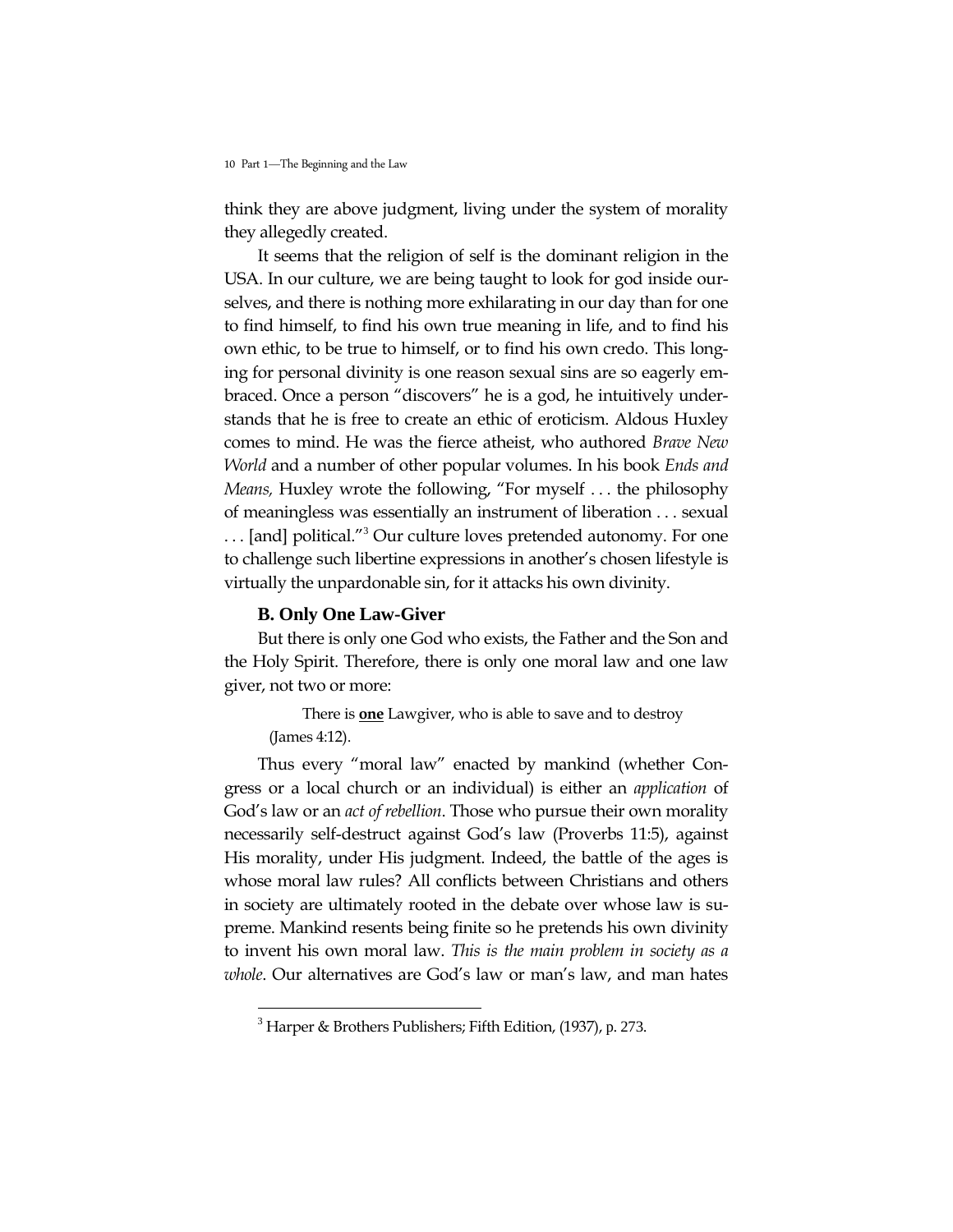God"s law because it interferes with his sinful desires, especially sexual desires. Therefore, we have cosmic war over morality. You will notice how our society hates the Bible and prefers its own morality, often making fun of the Bible (which reveals an attitude but is not an argument against it) and those who believe it.

God"s Ten Commandments are like electricity: a man can be blessed if he obeys them in the context of believing the Gospel, or the only other option is to be "electrocuted" by them. The "proof" that God"s morality is the only one is the impossibility of living life without assuming His morality; otherwise, we are "electrocuted," we self-destruct.

Since all systems of morality imply a person or persons behind that system, multiple and contradicting law systems imply multiple persons in conflict with one another, which is what we have in Western culture. Indeed, multiple law systems imply a god behind each system, which leads to polytheism, many gods, each competing in the market place. Another name for this is pluralism or diversity. Thus, in Western culture, we now have polytheism (many gods), pluralism (many systems of morality), and sweeping moral instability. The only way to have peace in society is for everyone to worship the one true God with His one moral law; otherwise, people have conflicts while trying to impose their morality on others.

To restate this, *a society's god is revealed by the source of its law*, by the highest law of the land. We are at war, spiritually, and each side is exclusive in its claims, Christianity proclaiming the Lordship of Christ, and the secular gods proclaiming "neutrality" with the ACLU and government arbitrating who can say what in the public arena, with hate speech advocates increasingly denying that we can quote the Bible regarding certain sins. Make no mistake, that both sides are exclusive in their claims, "intolerant" for their position of truth. Already one preacher in Canada has been jailed for hate speech when he proclaimed that gay relationships were sinful, even though the Church has been saying that for 2,000 years, and has the mandate to do such under His sovereign Majesty, the King of kings. The issue is which god is God, the secular gods or the Christ, the government or the Son of the living God?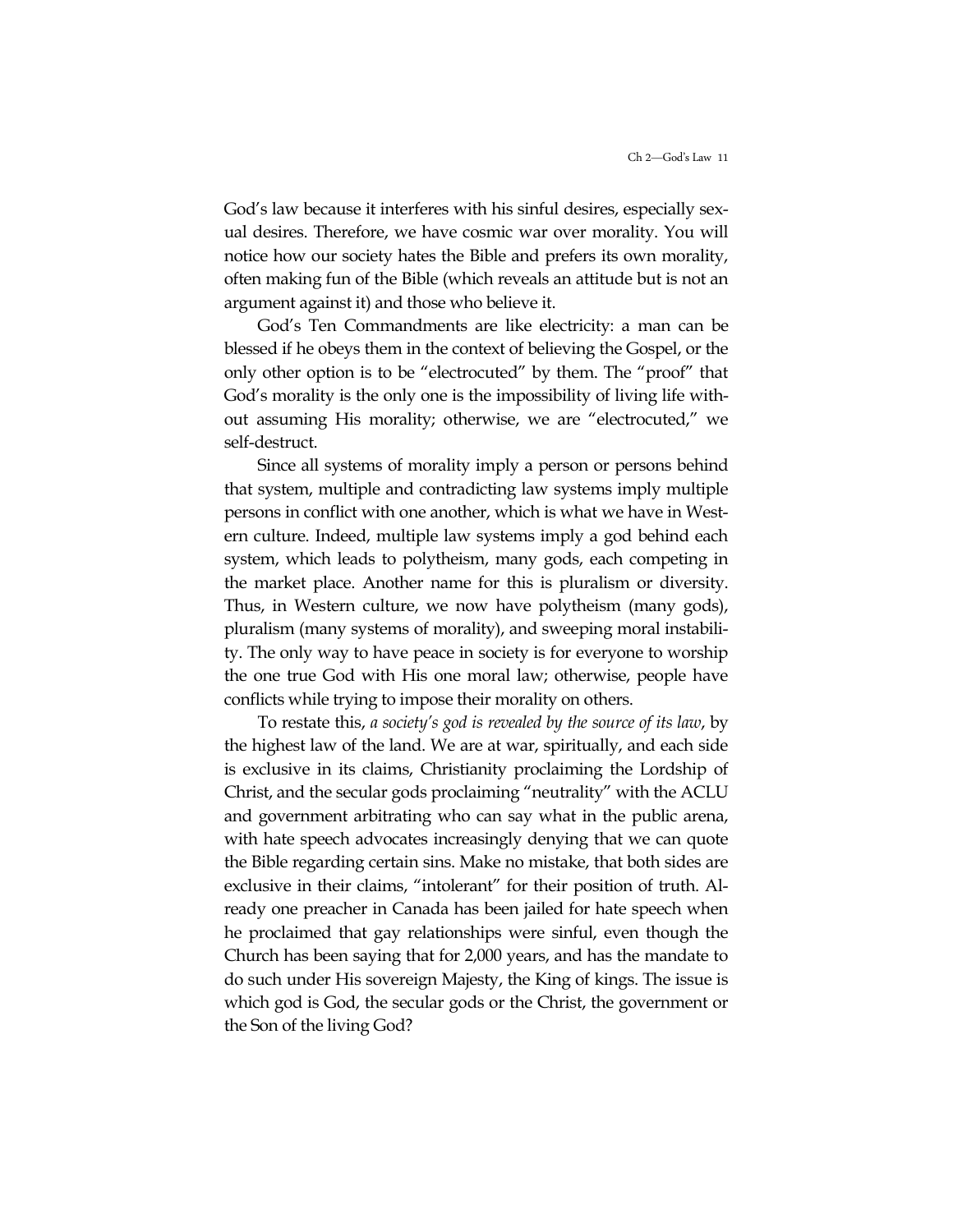### **C. No Values**

I hate the word "values," for it implies no standard, just arbitrary choices. God does not allow moral neutrality, for *His law is a revelation of His character that cannot change* (1 Peter 1:13-16), and He is not neutral. I"ll never forget during the Colonel North hearings on TV back in the late 1980s what one bushy-eyed senator said to Col. North: "God does not take sides in politics." It is difficult to imagine a more ignorant and arrogant statement. If that were true, the Lord God would have to apologize for destroying Sodom and Gomorrah, the Canaanite nations, as well as Rome, and Hitler"s Germany. Moreover, neutrality would imply that God's character did not matter; it would imply that it was acceptable for Hitler to murder millions of Jews and many Christians.

But the Scriptures assert that

Righteousness exalts a nation, but sin is a reproach to *any*  people (Proverbs 14:34).

And "sin" is defined by God in His commandments (1 John 3:4). Thus, *Christians do not believe in "values,"* for these are human preferences that can change, created by humans, but the whole world has imposed on it God"s Ten *Commandments*, given by revelation, not His Ten *Suggestions*. Any person or nation that does not live by these will self-destruct, and moreover God's judgment is on him/them to curse them at the Last Day judgment, unless they trust in Christ who took our judgment.

If we are careful in applying the truth that every system of morality originates from a god, it will become clear that believing in "values" is idolatry, for it implies a strange god or gods. "Values" implies that ethics are arbitrary, that there are many legitimate systems and each person or nation may choose his own moral rules. But if any system is legitimate then nothing is absolute, meaning all is arbitrary. If there are many law givers, there are many gods.

According to atheistic philosopher Nietzsche:

The noble type of man regards HIMSELF as a determiner of values; he does not require to be approved of; he passes the judgment: "What is injurious to me is injurious in itself"; he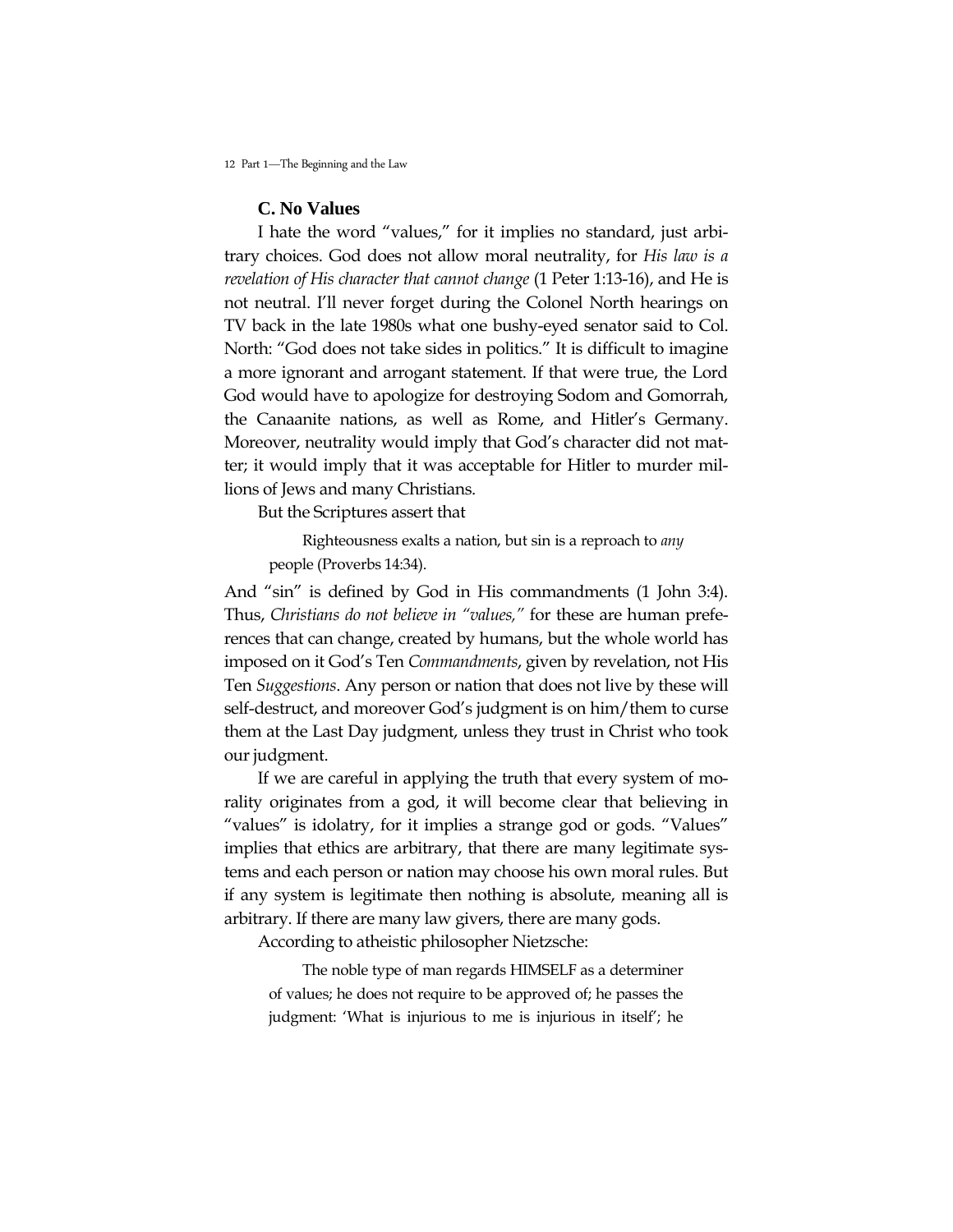knows that it is he himself only who confers honor on things; he is a CREATOR OF VALUES. He honors whatever he recognizes in himself: such morality equals self-glorification.<sup>4</sup>

In other words, Nietzsche gloried in being one who created his own ethics, but then he spent most of his life fighting the Crucified One, hating Christianity with an unholy passion, and died insane.<sup>5</sup>

Nietzsche and others looked at morality as pins in a pin cushion that could be removed or replaced at will. The "pins" were particular moral principles, and the "cushion" would be the moral system. In other words, morality had no unity, but was just more or less arbitrary rules.

#### **D. Only One Moral Law**

But *God's law is really not so much the Ten Commandments but one command, for He is one*, the only God, and thus there can only be one moral law. The Ten Commandments are really one law, each commandment containing all the others, each commandment reflecting that one law. His law is like white light: one can put a prism in front of it to break it down into its various hues though it is still just one. Jesus gave two "hues" to the law, to love God and mankind:

<sup>35</sup> And one of them, a lawyer, asked him a question to test him. <sup>36</sup> "Teacher, which is the great commandment in the Law?" <sup>37</sup> And he said to him, "You shall **love** the Lord your God with all your heart and with all your soul and with all your mind." <sup>38</sup> This is the great and first commandment. <sup>39</sup> And a second is like it: "You shall **love** your neighbor as yourself." <sup>40</sup> On these two commandments depend all the Law and the Prophets" (Matthew 22:35-40, ESV).

Or we can break this one law into ten "hues," the Ten Commandments. But like white light, the law is really one, each commandment implying the others. It is like a chain; grab any link, and

 4 Frederich Nietzsche, *Beyond Good and Evil*, Planet PDF format, p. 256. Emphasis his.

<sup>&</sup>lt;sup>5</sup> For an interesting presentation of Nietzsche's life and thought, see Alistair Kee, *Nietzsche Against the Crucified*. I don't recommend this work for the faint of heart, for it glories in Nietzsche's ungodly thought.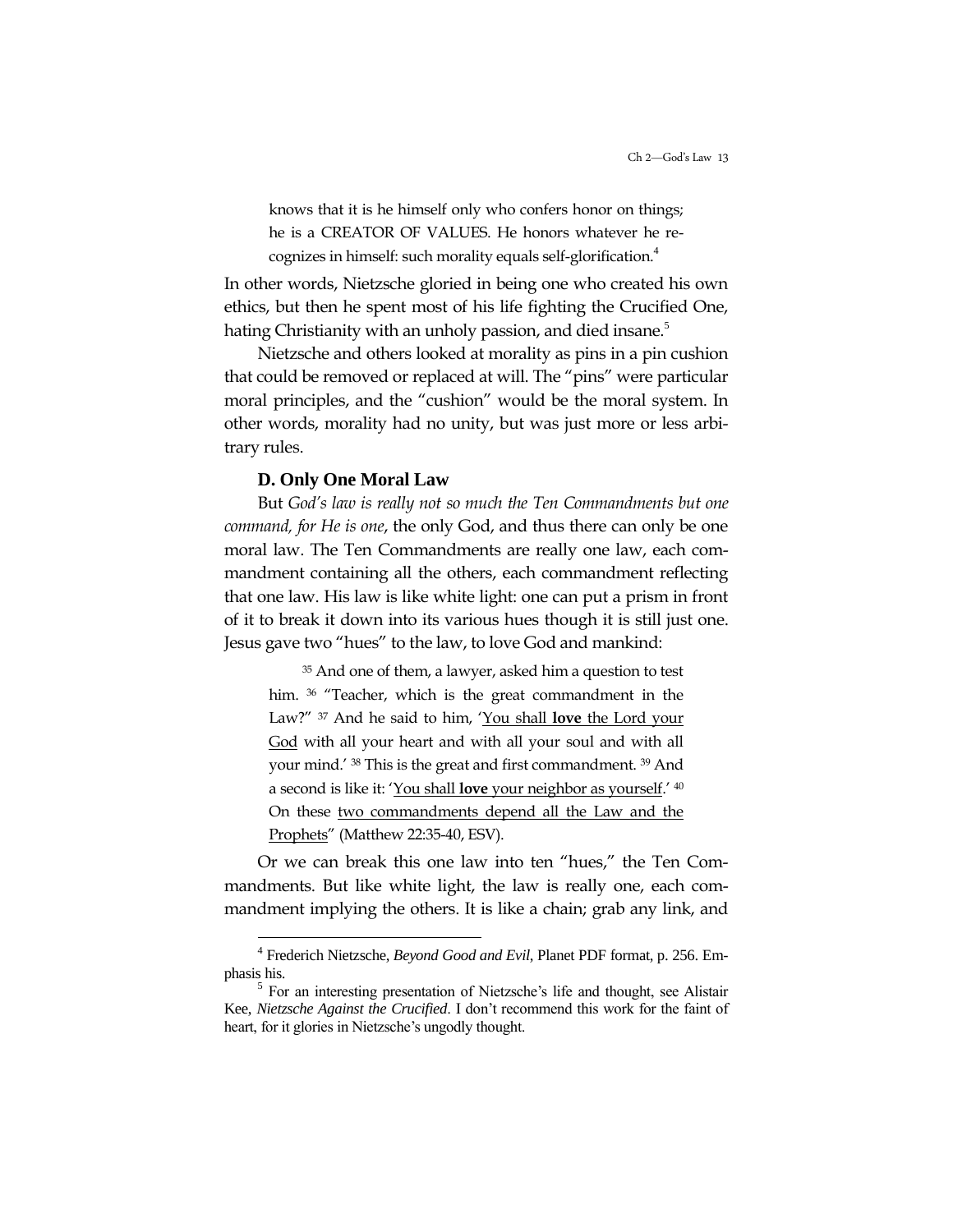you have the whole chain. The Ten Commandments are not multiple choices.

This means there is a sense in which if we break any of the Ten Commandments we have broken them all:

For whoever shall keep the whole law, and yet stumble in one *point,* he is guilty of all (James 2:10).

For example, if someone steals, he is an idolater (first command) who has considered creation worth more than God (second command), taken God's name in vain, thinking he can get away with it (third command), made light of sanctifying all his time to God and of the infinite time he"ll spend in hell (fourth command), dishonored godly authority (fifth command), not promoted the life and well being of his neighbor (sixth command), dishonored human relationships (seventh command), stolen (eighth command), had to lie to do it (ninth command), and coveted (tenth command). We could do this for each commandment.

The unity of God's law means that if one breaks any command, he comes under the *one* penalty of the one law, physical and spiritual death.

Moreover, there is no sin that is not represented in the Ten Commandments. They are *comprehensive*, for God has not left anything uncovered, at least in principle. To put this another way, in contrast to our laws where the Congress adds thousands of pages to the federal register each year, God has only ten rules, as it were. These are paradigmatic, a model, a pattern. One can extrapolate from them to any situation. God"s morality is simple whereas ours is complex. I can just about guarantee that you have broken some federal laws today, and you do even know what they are.

But as one man has succinctly stated:

"The significance of the Ten Commandments and their influence on American culture can be observed from the White Plains (NY) Reporter, dated September 19, 1929:

"No man in more than two thousands years has been able to improve upon the Ten Commandments as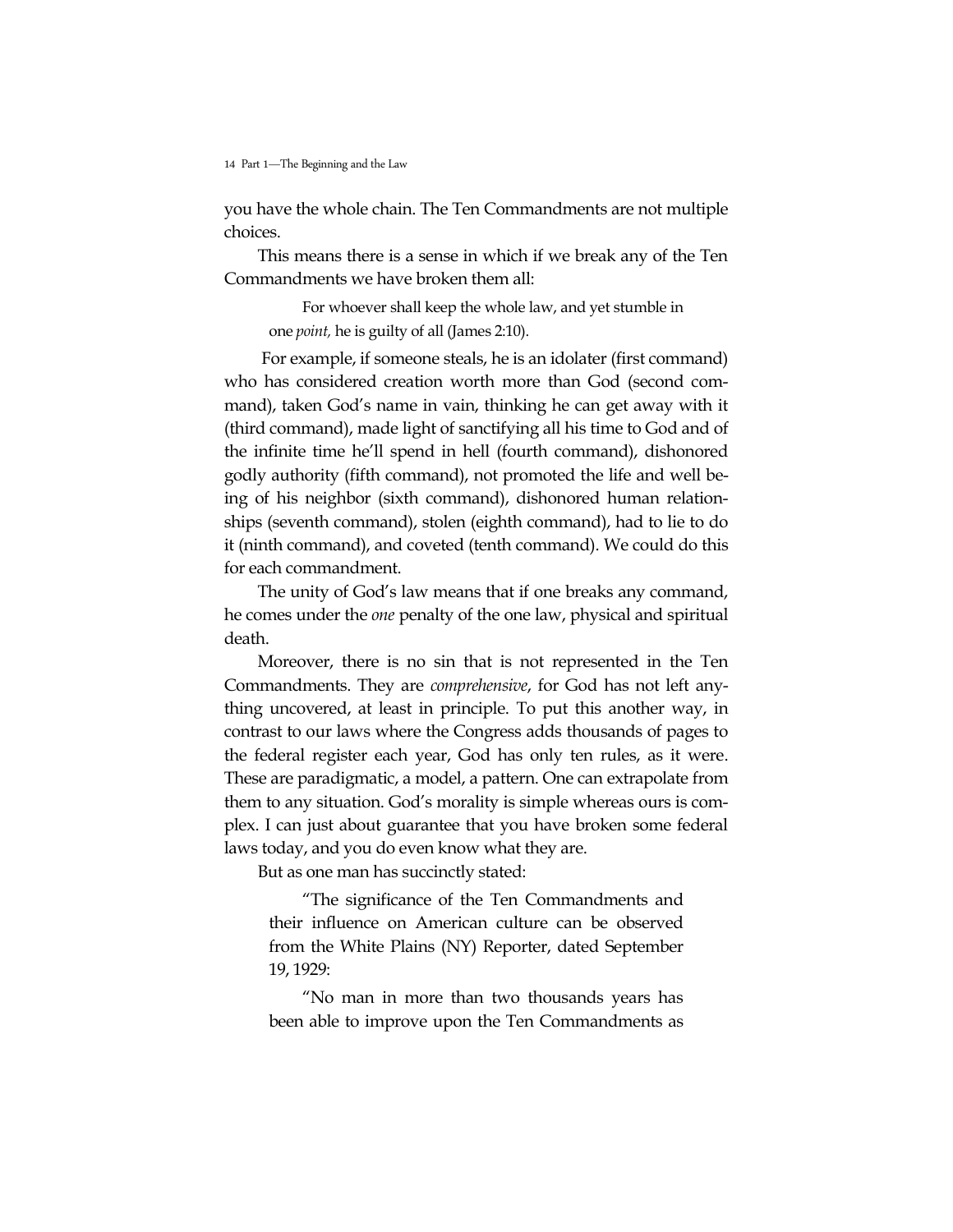the rule of life. To no other origin than to Divine Revelation can they be ascribed. Man constantly improves upon his own handiwork. *There never will be a need for an Eleventh Commandment.* The Ten Contain all there is to guide human conduct in the proper channels."

In more recent American history (January 1983), Federal Judge John C. Knox, whose jurisdiction included New York City, stated in a public address that the laws of this republic were founded on the Ten Commandments.<sup>6</sup>

The Ten Commandments are not only not obsolete, they are absolute.

But non-Christians think of the world as having compartments with various gods over various areas. The Jesus God is over the Church, the anything-goes god over sexuality, the educational god over public schools, and the government god over all as moderator, and each of these gods has its own law code.

Another system of pluralism is that many people seek to have an end-justifies-the-means ethic. (Later, we shall discuss Peter Singer who justifies infanticide and euthanasia with this ethic. See Chapter 12 on the Sixth Commandment.) For now let us just consider how to view such an ethic, for it basically says that we should seek the greatest pleasure for the greatest number of people. Here are some objections to this:

- We could justify murdering a sector of the population if the majority agreed and it brought them pleasure.
- Should there be an equal distribution of pleasure?
- How can a person determine what brings pleasure to all unless he knew what all wanted at any one point in time?
- Would not the definition of pleasure change all the time?

 $\ddot{\phantom{a}}$ 

<sup>6</sup> Mark F. Rooker, *The Ten Commandments: Ethics for the Twenty-First Century* (Nashville, TN: B&H Academic, 2010), p. 2. Emphasis added.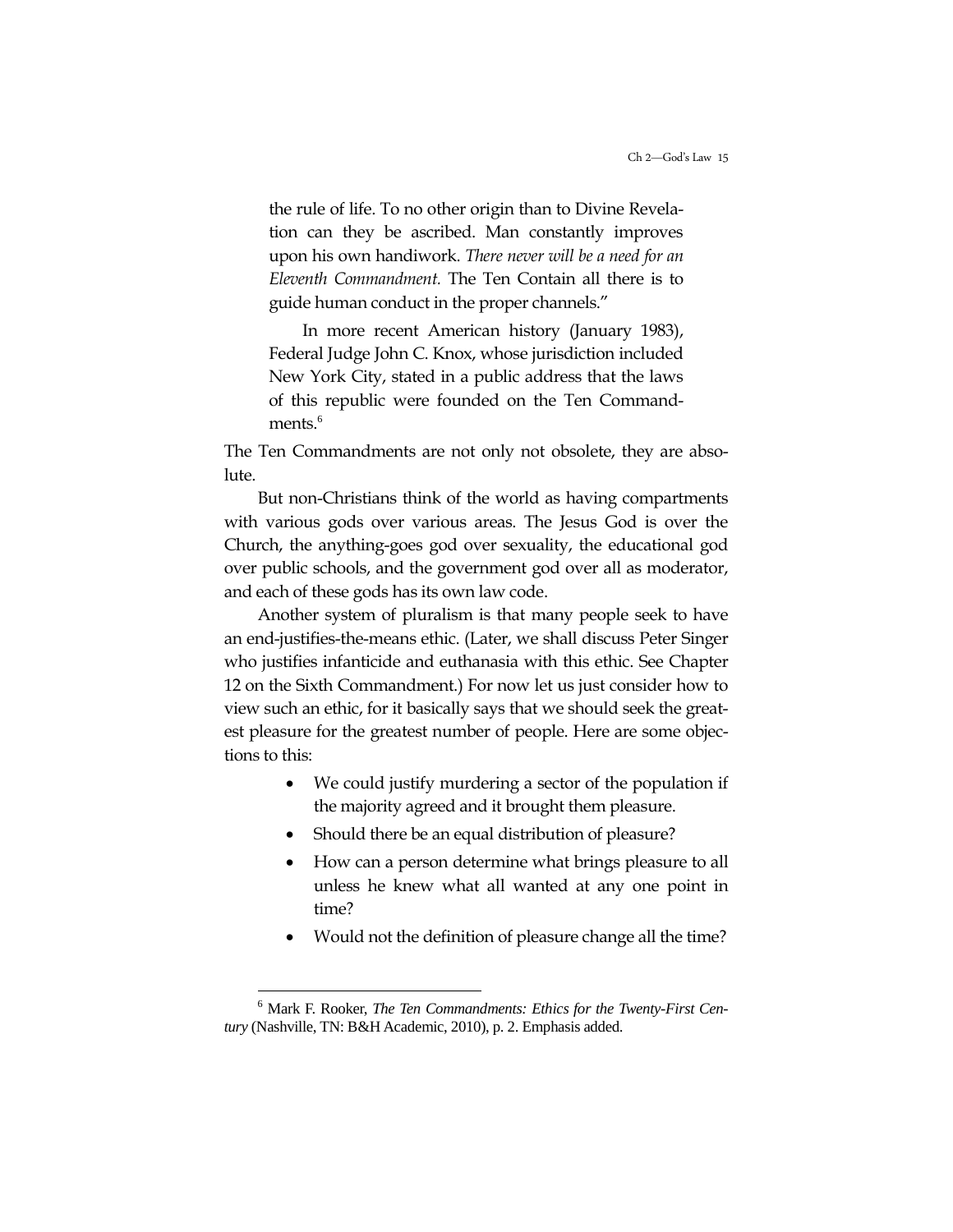Moreover, we would have to be able to trace the consequences of an action into the indefinite future to see if it continued to bring pleasure.

This type ethic requires the ethicist to be omniscient, to be God, to be able to know the hearts of all people at any given moment to put the rule into effect. But unless the rule comes from God, how can we know that any rule will give more pleasure than pain throughout all history?<sup>7</sup>

Still others have an ethic of self-realization where all reality is one, as in Hinduism, Buddhism, Taoism where all things merge. In these religions there is no Creator/creature distinction, just one being, one reality, which ultimately means no right or wrong, for everything came from one and will merge back into one regardless what we do.

### **V. Is There Natural Moral Law?**

 $\overline{a}$ 

The Lone Ranger and Tonto went camping in the desert. After they set up their tent, both men fell sound asleep.

Some hours later, Tonto wakes the Lone Ranger and says. "Kemo Sabe, look towards sky, what you see?"

The Lone Ranger replies, "I see millions of stars."

"What that tell you?" asked Tonto.

The Lone Ranger ponders for a minute then says, "*Astronomically* speaking, it tells me there are millions of galaxies and potentially billions of planets. *Astrologically*, it tells me that Saturn is in Leo. *Time wise*, it appears to be approximately a half past three in the morning. *Theologically*, the Lord is allpowerful and we are small and insignificant. *Meteorologically*, it seems we will have a beautiful day tomorrow. What's it tell you Tonto?"

<sup>7</sup> John Frame, *The Doctrine of the Christian Life*, p. 99. I discovered this book after I had written mine, and it is amazing how much we think alike. I've used some of his thoughts in the book in places.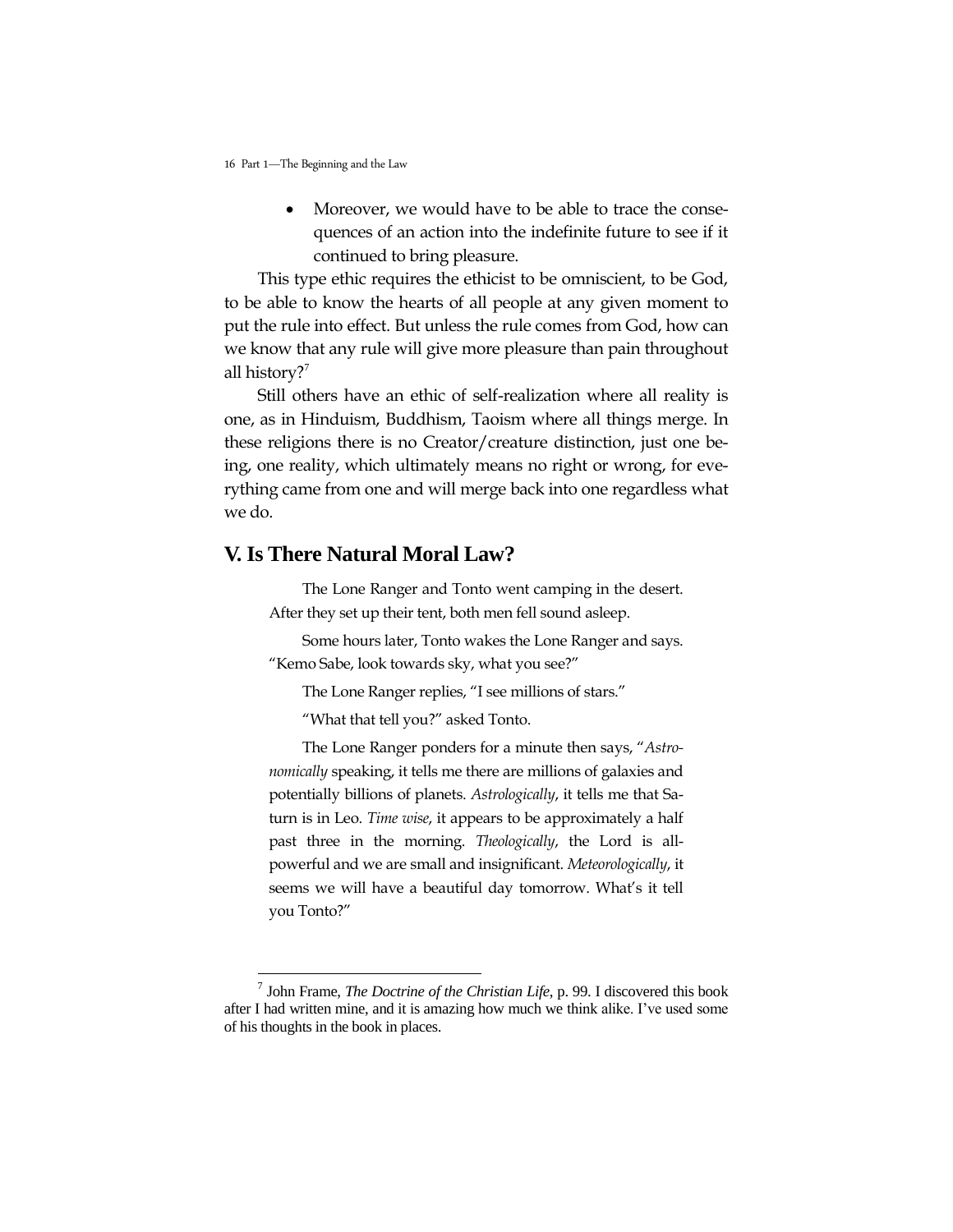"Kemo Sabe, you dumb as rock. We get in tent earlier, no see stars. Now see stars. It tell me someone stole tent!"

#### **A. What Is Human Natural Law?**

But what is natural law? With some, natural law is the right of the individual to decide moral issues without judges or legislation getting in the way. It is just the individual and his conscience. There is no static set of timeless truths, but each individual and each culture morphs into various standards according to the times. Thus for someone to tell a woman that she should not have an abortion is a violation of her right to choose for herself; it is forcing one"s morality on another. Of course, they don"t want to talk about forcing their morality of choice on a baby who then dies. This choice is especially demanded in the area of sexuality. This is what Judge Bork in his excellent book *Slouching Towards Gomorrah* calls a radical egalitarianism, which means no one can say anyone is wrong about their choices, for all are equal, and there is no God. But if each can choose, what should we do about murder? Government steps in, as it should, but this only reveals that it is impossible to have complete autonomy; there must be limits on what one can choose. How do we define those limits?<sup>8</sup>

With others natural law is the government ruling according to social norms, and the Constitution must be interpreted by those norms. In this view, the Constitution is reinterpreted with each new generation, and this is the way it should be, they think. But this means the Constitution is not really a binding standard, just a wax nose to be manipulated.

With still others, natural law can be an unchanging norm that is discovered by some human process that is devoid of divine input. They would say that there are moral absolutes, such as not murdering one another. But there are so many things that people cannot agree to that this seems hopeless.

 $\overline{a}$ 

<sup>8</sup> Another way to say this is to ask if law is normative or descriptive? If it is normative, there is an unchangeable standard; but if it is just descriptive, then it only "describes" what people do.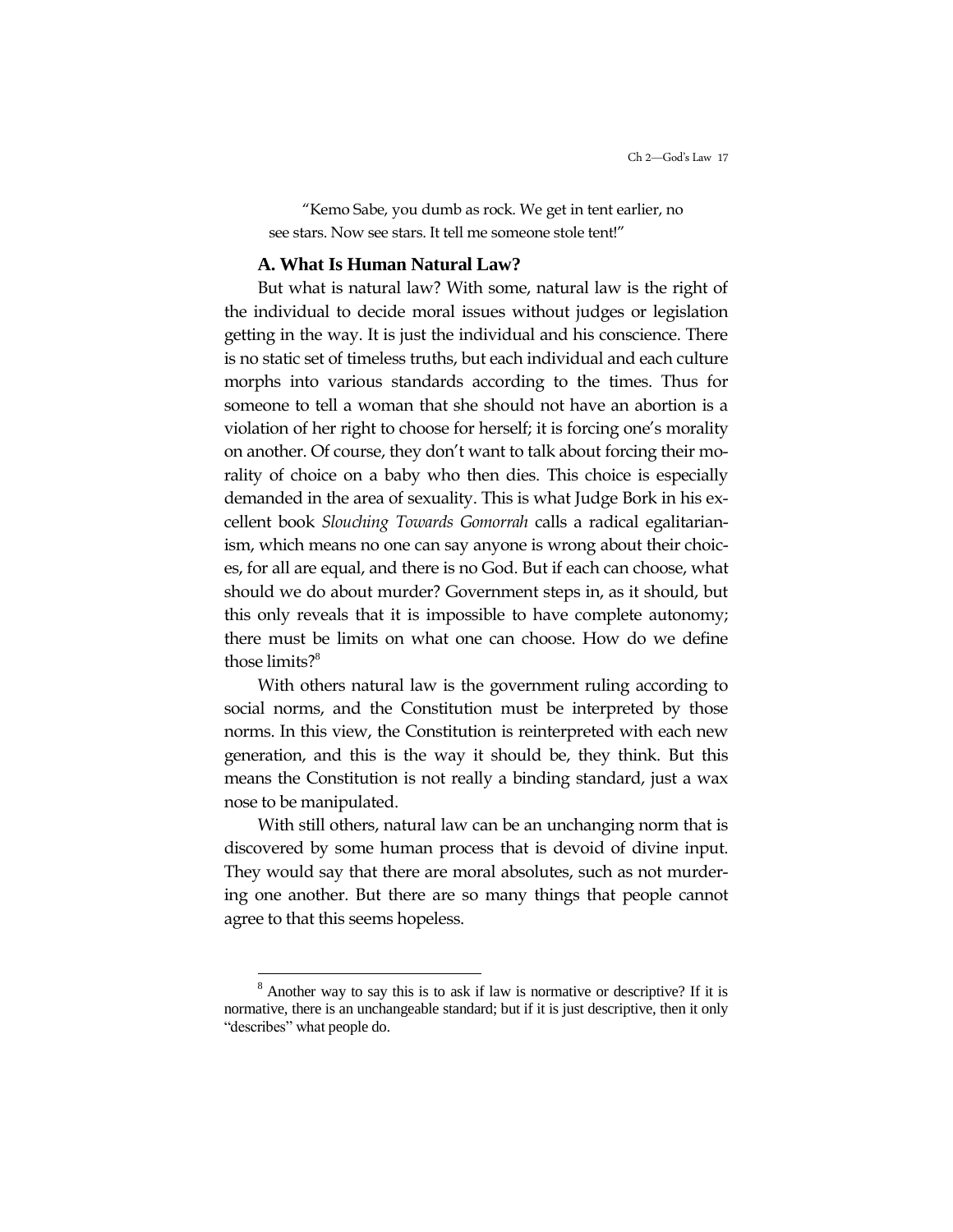The problem with natural law in each case is that man *discovers* it based on who he is rather than it being *revealed* based on who God is. Suppose all morality was just natural law, which means we just discover it by ourselves, or make it up as we go along. The first problem is the source for it, for if the world is just molecules in motion, how could immaterial morality arise from matter? If nature is all there is, then the ways things are is the way they should be.<sup>9</sup> Thus if one is born homosexual, that is the way it should be. Of course, we deny that one is born homosexual but that people choose that lifestyle.

A second problem, if morality is just discovered, is that it is just conventions agreed to, for the moment. How do we get others to "discover" it, and who will enforce it? What happens if we can"t agree? If no one enforces it, then we have nothing. If we just discover it, how do we explain that all cultures punish people for murder and theft, and look down on adultery? This flux of morality would be like the murderer who thought it was unfair to be prosecuted because he was doing what was "natural," according to what his wisdom had discovered. Some were predators and some prey. He was a predator, so why punish him? We don"t punish wolves for being wolves, do we? Moreover, if morality was just a product of people thinking it up, whose thoughts would prevail? It would seem that we would be subject to majority vote so that the next time a Hitler arose, if he had enough votes, murdering Jews and Christians would be acceptable. But we all know that no amount of rational argument can justify murder, or can it? (See Chapter 12 on the Sixth Commandment.)

A third problem is that if moral law is based on human nature, whose human nature? The position usually assumes evolution, which means human nature is constantly changing as it evolves. In fact, some will be more "advanced" than others in their genetic evolution, and all will be different a thousand years from now. What will morality be like then? By contrast, we can trace God's absolute moral law back thousands of years from now, and it has not changed because He has not changed.

 $\overline{a}$ 

 $9^9$  Philosophers say it this way: What is, is the way it ought to be.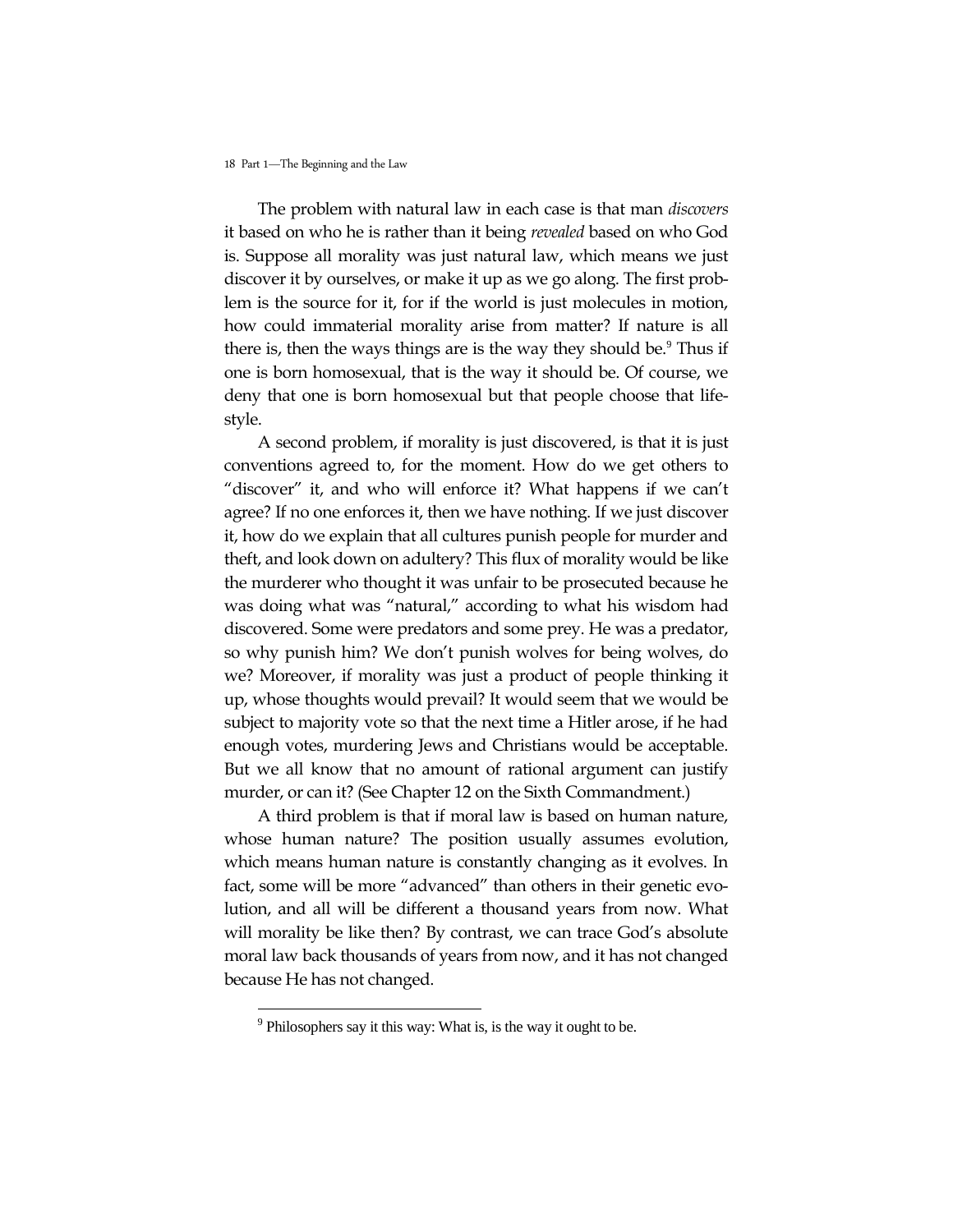"Modernist lawmaking is based not on morality but on "utility" and 'rights.' "<sup>10</sup> In other words, it is very subjective; it is not concerned with righteousness but with what makes people feel good, what people want. When we give up the objective standard of righteousness, society goes to war to fight over whose rights get upheld and whose rights are violated. This view creates moral civil war. People will say dumb things like "people can do what they wish as long as it does not hurt anyone." But that is just the point: All sin hurts those who do it and consequently those around them with whom they have interaction, both public and private.

#### **B. What Is Biblical Natural Law?**

But in another sense we can say there is natural moral law if by that we mean that we are made in God's image, consequently we have the "memory" as it were of His morality stamped in us. The Apostle Paul put it this way:

<sup>14</sup> for when Gentiles, who do not have the law, by nature do the things in the law, these, although not having the law, are a law to themselves, <sup>15</sup> who show the **work** of the law written in their hearts, their conscience also bearing witness, and between themselves *their* thoughts accusing or else excusing *them)* <sup>16</sup> in the day when God will judge the secrets of men by Jesus Christ, according to my gospel (Romans 2:14-16).

The passage teaches us several things. First, the law that Paul says the Gentiles have is nothing other than God's commandments; that is clear from the context. In the verses that follow, Paul mentions stealing, adultery, idolatry, and perhaps other commandments. It is therefore not a different law, a "neutral" moral law that the Gentiles or non-Christians dreamed up or discovered. Second, Paul does not say they have the law in their hearts but the "*work* of the law written in their hearts," which is its effects. In other words, the very fact that they have a conscience that accuses and excuses indicates that they

 $\ddot{\phantom{a}}$ 

<sup>&</sup>lt;sup>10</sup> Philip E. Johnson, *Reason in the Balance* (Downers Grove, IL: InterVarsity Press, 1995), p. 139.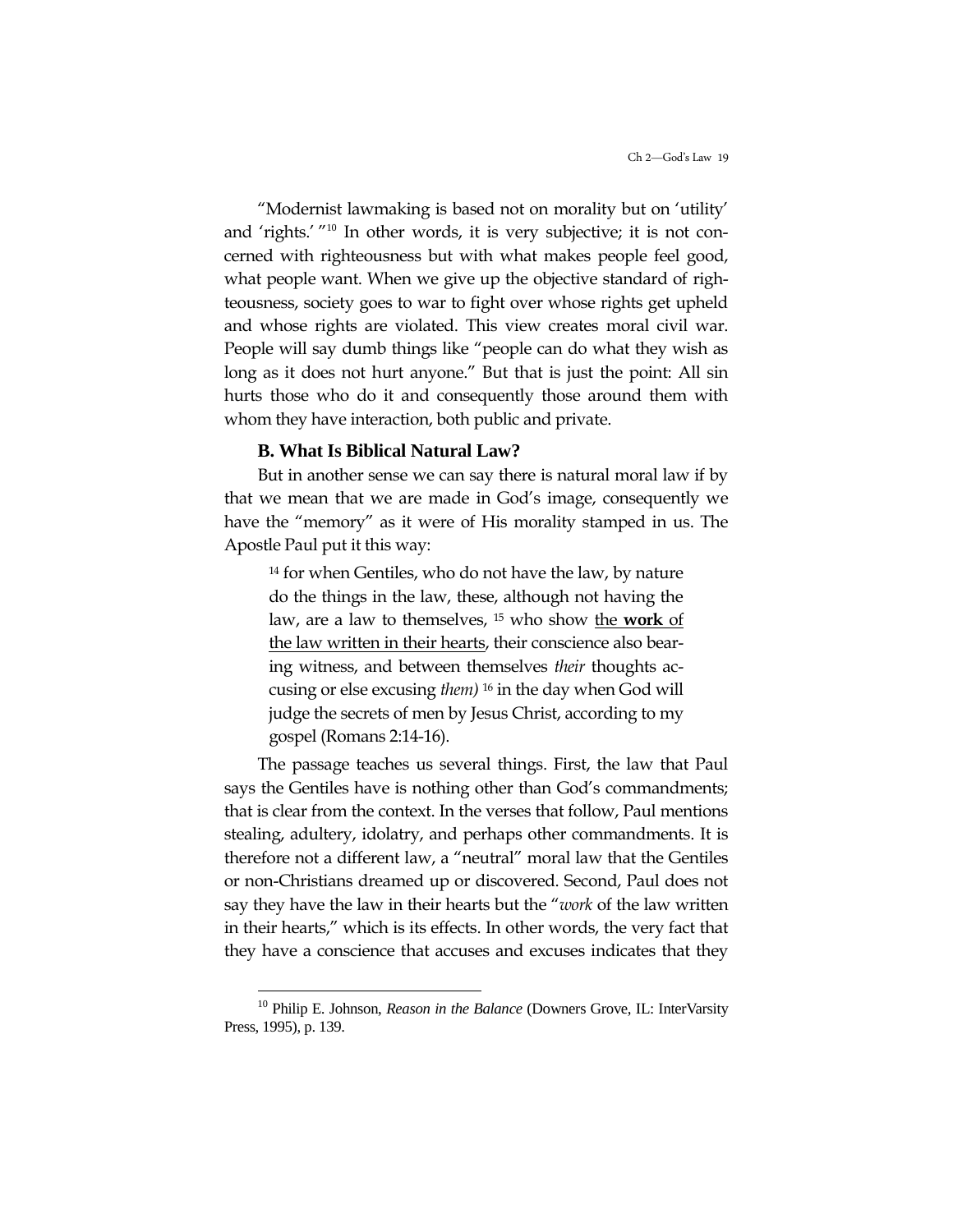$\ddot{\phantom{a}}$ 

are made in His image. Animals don"t think about and debate morality. Accusations and excuses are activities that evidence moral consciousness, the only rationale of which is the effect of God"s law in their hearts.<sup>11</sup> And the fact that their conscience functions with the assumptions of God"s Ten Commandments indicates that they really know God, at least in one sense (Romans 1:21). But they don"t want to know Him because they love their sin (John 3:19-20) so they suppress the truth about Him and His morality. Here is how Paul put it earlier in Romans:

<sup>18</sup> For the wrath of God is revealed from heaven against all ungodliness and unrighteousness of men, who suppress the truth in unrighteousness, <sup>19</sup> because what may be known of God is manifest in them, for God has shown *it* to them. <sup>20</sup> For since the creation of the world His invisible *attributes* are clearly seen, being understood by the things that are made, *even* His eternal power and Godhead, so that they are without excuse (Romans 1:18-20).

God's existence and morality are "clearly seen" in creation, but they do not want it so they "suppress" it by means of unrighteous practices, saying that they are "free" to do as they like. Sinning boldly is a challenge to God that He is not in charge; they are. Likewise, the Triune God is "manifest in them," in their conscience as seen in trying to suppress His knowledge as they try to get rid of this constant reminder by giving themselves over to wickedness. Their sinful desires are driving their minds; they are not neutrally investigating morality. Their minds are enslaved to their immorality. What their hearts love, their wills embrace, and their minds justify. They suppress God"s existence by devising alternative theories for our existence, such as evolution, which leaves them "free" to devise alternative theories of morality. In the same passage, here is what Paul says they wish to practice:

<sup>&</sup>lt;sup>11</sup> John Murray, *The Epistle to the Romans* (Grand Rapids: Wm. B. Eerdmans Pub. Co., 1959), 1:55-56.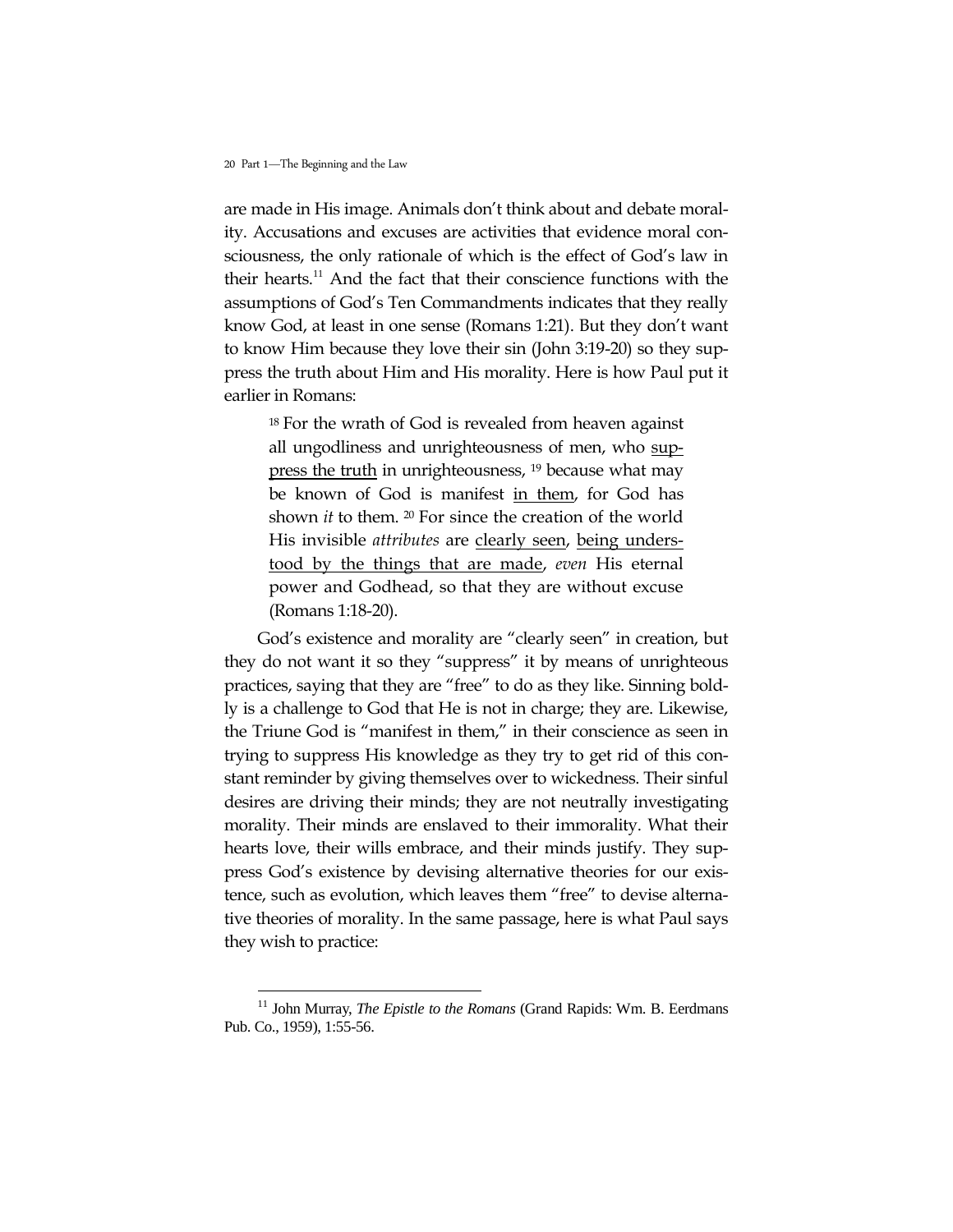<sup>26</sup>For this reason God gave them up to vile passions. For even their [females] exchanged the natural use for what is against nature. <sup>27</sup> Likewise also the [males], leaving the natural use of the woman, burned in their lust for one another, men with men committing what is shameful, and receiving in themselves the penalty of their error which was due (Romans 1:26-27).

Notice how I translated "women" and "men" above as "females" and "males." There were several choices Paul the Apostle had in words for women and men, but he uses the rare word for "female" and the more certain word for "male" because he is making a deliberate connection to Genesis 1:27 in the Greek translation of the Old Testament where these same Greek words are used:

So God created man in His *own* image; in the image of God He created him; male and female He created them.

The original creation, Paul implies, was one male and one female. That is the standard.

Robert A. J. Gagnon, *The Bible and Homosexual Practice*, demonstrates from dozens of sources from classical Greek (Plato and others), from Jewish sources between the Old and New Testaments, and from those outside the New Testament who nevertheless lived during the time of the Apostles, $12$  that "natural use" and "against nature" were set phrases that referred to heterosexual and homosexual behavior respectively with no known exceptions.<sup>13</sup>

But the point is that they cannot live in God's world without assuming His existence and His morality, for they self-destruct ("receiving in themselves the penalty of their error which was due"). This "error" would seem to be apostasy from God, then "burning," which is ever increasing and intense lusts that can never be satisfied, that finally leads to diseases from aberrant sexual practices (Exodus 15:26; Leviticus 26:16) and to final judgment at the Last Day. Moreover, such practices lead them to mental distress, depression, and to

 $\overline{a}$ 

 $12$  Such as Philo and Josephus.

<sup>13</sup> Robert A. J. Gagnon, *The Bible and Homosexual Practice* (Nashville: Abington Press, 2001), 500 plus pages. See especially chapter four.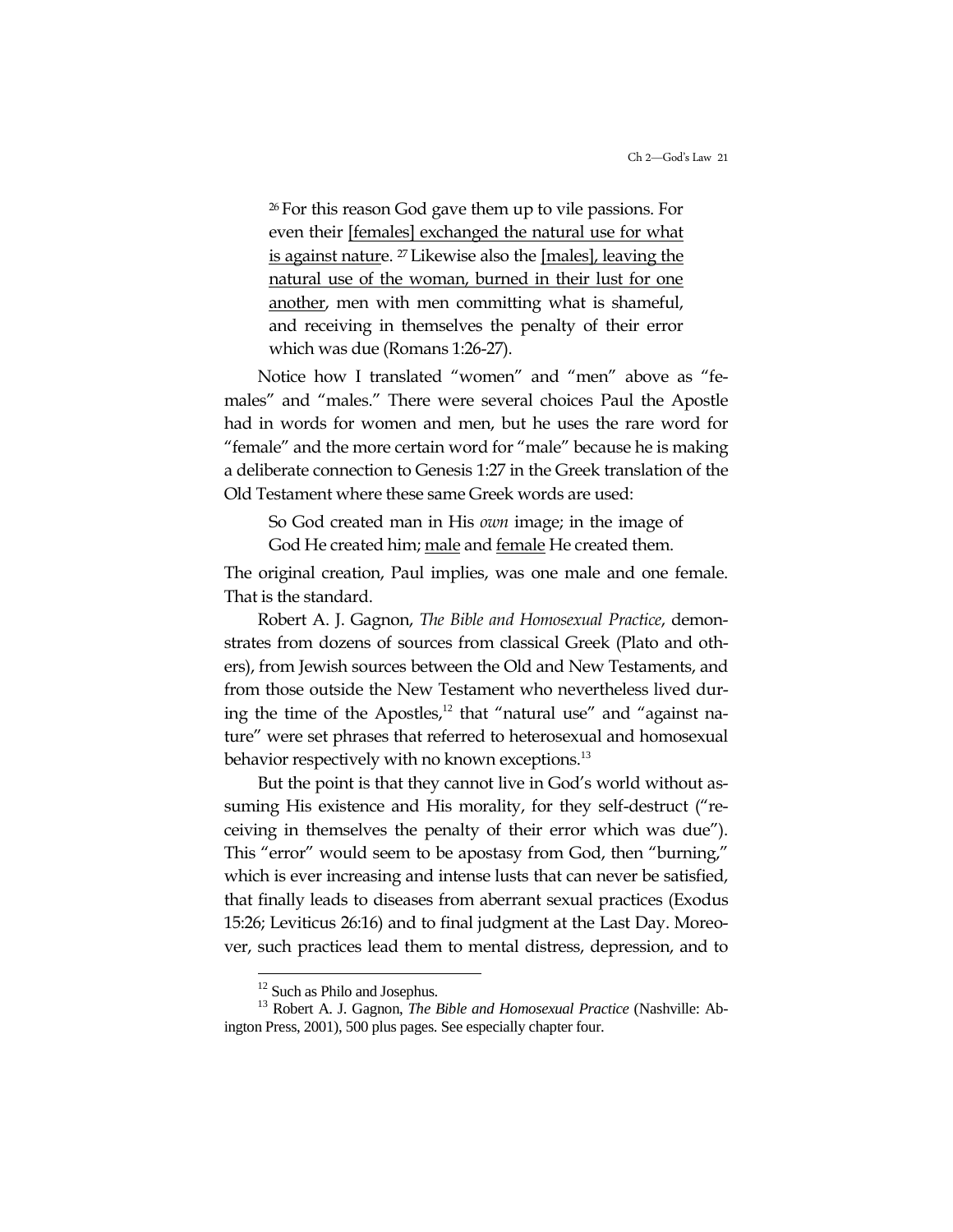$\ddot{\phantom{a}}$ 

suicide, which is very high among homosexuals. Insider Tammy Bruce reports that male homosexuals are pursuing unprotected sex even when they know it will lead to disease, $14$  which is a death wish. This is a rebellion to God that they can do as they please without consequences. His response is to turn them over to their lusts for destruction and to a warped mind:

<sup>24</sup>Therefore God also gave them up to uncleanness, in the lusts of their hearts, to dishonor their bodies among themselves  $\dots$  <sup>26</sup> For this reason God gave them up to vile passions  $\dots$  <sup>28</sup> And even as they did not like to retain God in *their* knowledge, God gave them over to a debased mind, to do those things which are not fitting (Romans 1:24, 26, 28).

This dishonoring of God leads to the dishonoring of self. Though not every idolater gives himself (or herself) to same sex unions, Paul seems to be saying that just as those who reject God suppress the truth about Him (v. 18), so many who reject Him also suppress the truth about same sex unions. Therefore, three times we see that God gave them over to their lusts and to a debased and warped mind. If they reject Him, His creation, and His morality, He will reject them, but if they reach out to Him, He will forgive and heal (1 Corinthians 6:9-11).

Therefore, *in two areas they suppress the truth* so as to distort the natural law of their conscience: (1) they devise alternatives theories of our origin, denying creation and the Creator, (2) which in turn leads them to devise alternative theories of morality, denying their conscience, the image of God within them, and God's morality.

Secularists accuse Christians of trying to impose "religion" on society, for wanting to impose *our* morality. First, as we just saw above, there is only one morality—God"s. Second, if God"s morality

<sup>&</sup>lt;sup>14</sup> Tammy Bruce, *The Death of Right and Wrong* (New York: Three Rivers Press, 2003), p. 96ff. The movement is known as "bareback," risking and even seeking to get some disease as a badge of honor to one's freedom and challenge to God's authority. (See my comments on this book in the Bibliography at the end of the book.)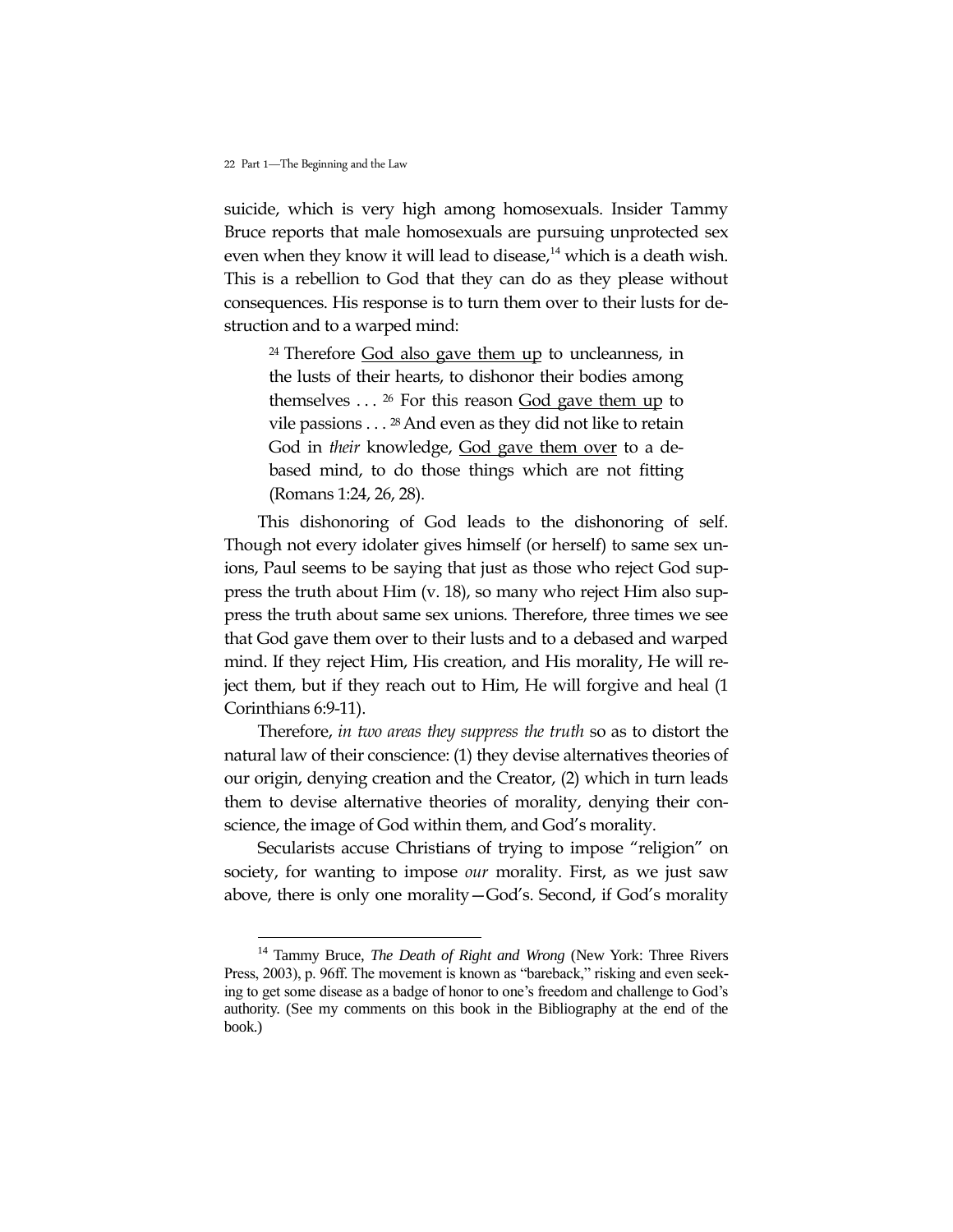is the only one, He has already imposed it. Third, the secularists are imposing *their* ungodly morality on society, and they are doing so in the name of their god—secularism. It is not a question of imposing; it is only a question of *who* is imposing *what*.

Of course we can argue for God"s morality to our culture without using Scripture, but we cannot argue for it without assuming Scripture.<sup>15</sup> Christians become embarrassed over believing the Bible so they want to distance themselves from it when dealing with non-Christians. It seems better to assume it and then argue one"s case, for that is what God Himself does in scripture. Non-Christians don"t get to determine the evidence or how we present it to them; God does.

Thus, there is no natural, morally neutral law that is for all faiths. The reason should be obvious: human nature is fallen, which means the hearts of all people are sinful so that there is no neutral moral law code *in* our hearts but rather a law giver *over* our hearts the Triune God. To assert that there is neutral morality implies a god who is neutral, but we have seen that such thinking is rebellious to the one and only Triune God who is infinitely holy, not neutral. Here is how Jeremiah put it:

The heart is deceitful above all *things,* and desperately wicked; who can know it? (Jeremiah 17:9).

## **VI. Law and Love**

 $\ddot{\phantom{a}}$ 

Most people do not associate God"s law with love nor do they think that God"s law and freedom go together. But God"s law is His gift to show us how to love, what evil is, how to live, and how to have the greatest freedom both personally and in our culture.

First, let us ask what love is. We see an example of true love in the best known verse in the Bible:

God so **loved** the world that He gave His only begotten Son, that whoever believes in Him should not perish but have everlasting life (John 3:16).

<sup>15</sup> John Frame, *The Doctrine of the Christian Life* (Phillipsburg, NJ: P&R Publishing, 2008), p. 242ff.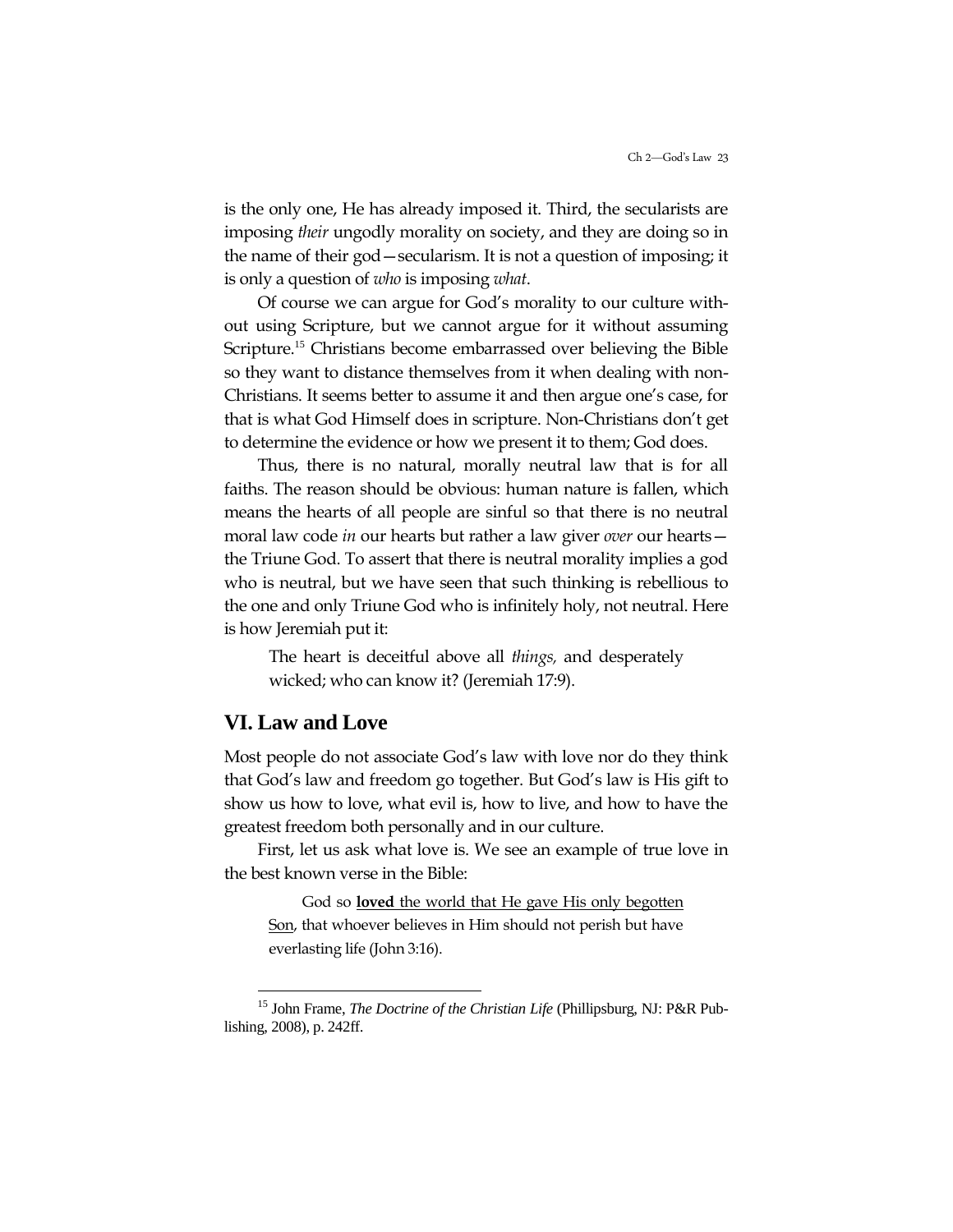This demonstrates at least one thing that love is: unconditional commitment to another person or persons to do them good, "good" being defined by God. Love is making oneself vulnerable to others for their good. It is willing to be hurt to help those who hurt us, which is the ultimate in unselfishness. Christ came to be killed, to give His life for our sins, and then to rise from the dead. At His Second Coming, He will judge others, but for now, He is gracious to us.

But what is love? Where does it come from? What is the standard for love? And why do we consider love so important that we"ll even buy pets to love, thus revealing that we want to be loved and have a need to love something else or someone? Now I"ll give you ten seconds to answer these questions. Time is up. What is love, and where does it come from? There can be no love without a moral standard. We hear a lot about love, especially towards those who are practicing some sin. A nurse at a doctor's office asked me a pointed question: "Why does your denomination take such a hard nosed stance against gay people?" It was a good question. But I responded that we don"t take a mean stance; we take a loving stand.

Since I was in a doctor's office, I used a medical illustration. I said, "Suppose someone comes in here with a disease from which he will die, but there is a cure that works every time. You have to convince the person that he has this disease, which few will admit. But if you don"t tell him, is that love?" She got the point. We love the gay community, but God says they must repent of that sin, the same as we must repent of our sins. Love, as defined by God in the Scriptures, and more specifically the Ten Commandments, dictates that we tell them. To do otherwise would be unloving.

Second, how is God's law the standard for love? We might not think that God gave us His law out of love, but He indeed did! This is like you training your two year old son to obey you so he will not be hurt: "Don"t touch the hot stove," or "Don"t hit your sister," which would be consideration of others and thus love for others. We are loving and protecting our children when we instruct them or spank them. God's moral commandments were given to us because He loves us and wants what is best for us.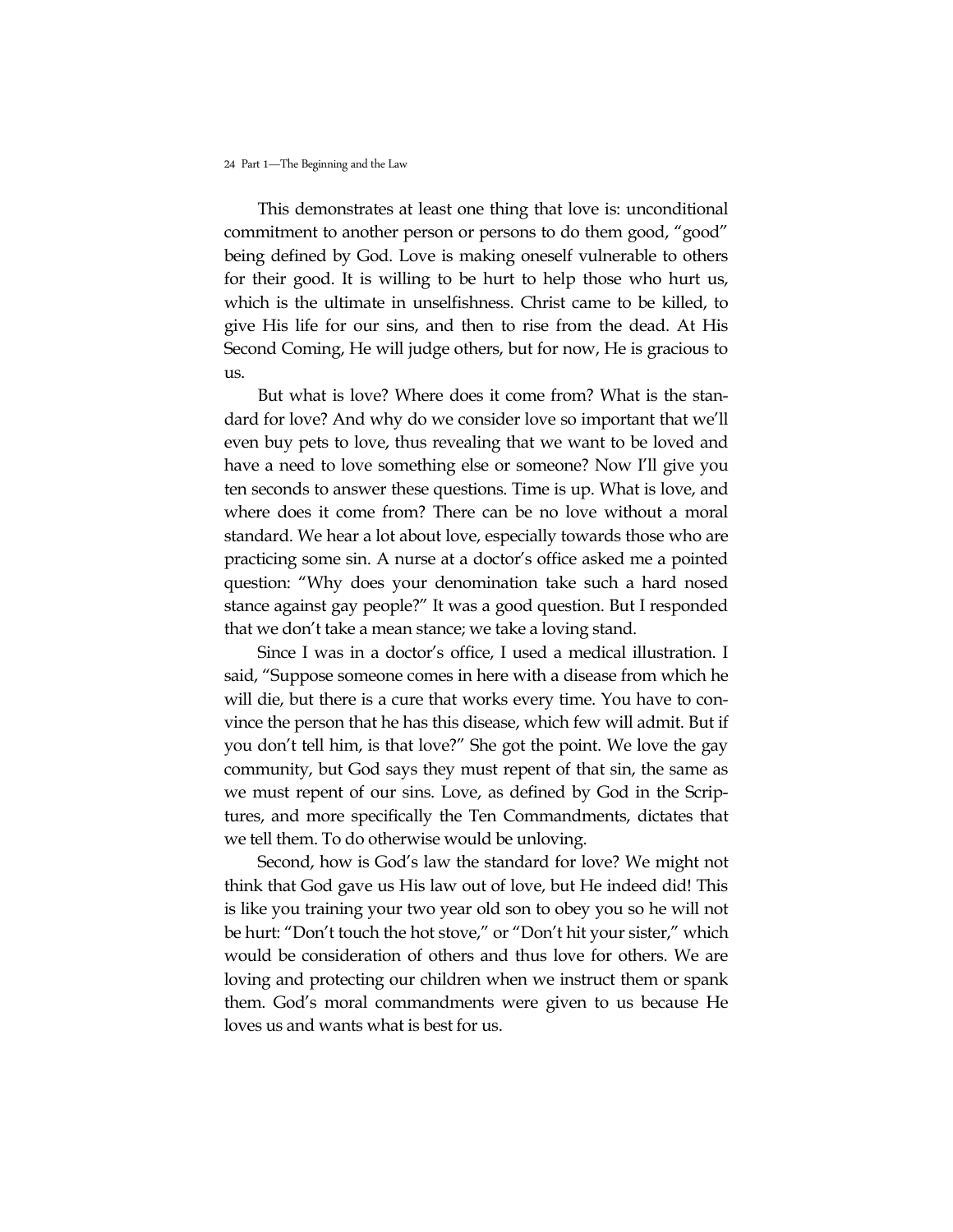#### To put it another way, *love is obedience to God's law*:

For the commandments, "You shall not commit adultery," "You shall not murder," "You shall not steal," "You shall not bear false witness," "You shall not covet," and if there is any other commandment, are *all* summed up in this saying, namely, "You shall love your neighbor as yourself." Love does no harm to a neighbor; therefore love is the fulfillment of the law (Romans 13:9-10).

It is not love to commit adultery. It is not love to murder. It is not love to steal, lie, covet, and so on. Therefore, we see that love is primarily *volition*; that is, it has to do with our will. The engine is our determination to obey God, and the caboose is our emotions that are fickle. For example, when two people marry, they make a vow, a commitment, to love one another until death, and since love is volition, they can *choose* to keep their vow. To restate this, *we* control our love; the *object* of our love does not control our love. Indeed, we can even love our enemies since we control our own love (Matthew 5:44- 45).

Some would justify anything by love. After 35 years in the ministry, I've heard people justify adultery because they "loved" the new person and fell out of love with the original spouse, but that is love subjectively defined, especially by one"s feelings. But if we define love as obedience to God"s law, we see that it is objective and volitional. Love *chooses* to keep God"s law, and sin *chooses* to break it.

I've watched sitcoms where a son or daughter comes to a parent and asks how one knows if he is in love. There is the usual silence, cough, and then the nonsense: "You *just* know." But we"ve seen that love is not that way; it is objective, defined by God's law, which also defines evil. We know we"re in love when we *choose* to love. We choose to love our parents and siblings without choosing who they would be so we can surely choose to love our spouses.

### **VII. What Is Sin?**

Some think evil is *natural disasters*, such as hurricanes and earthquakes. These surely take their toll, but to define evil in this manner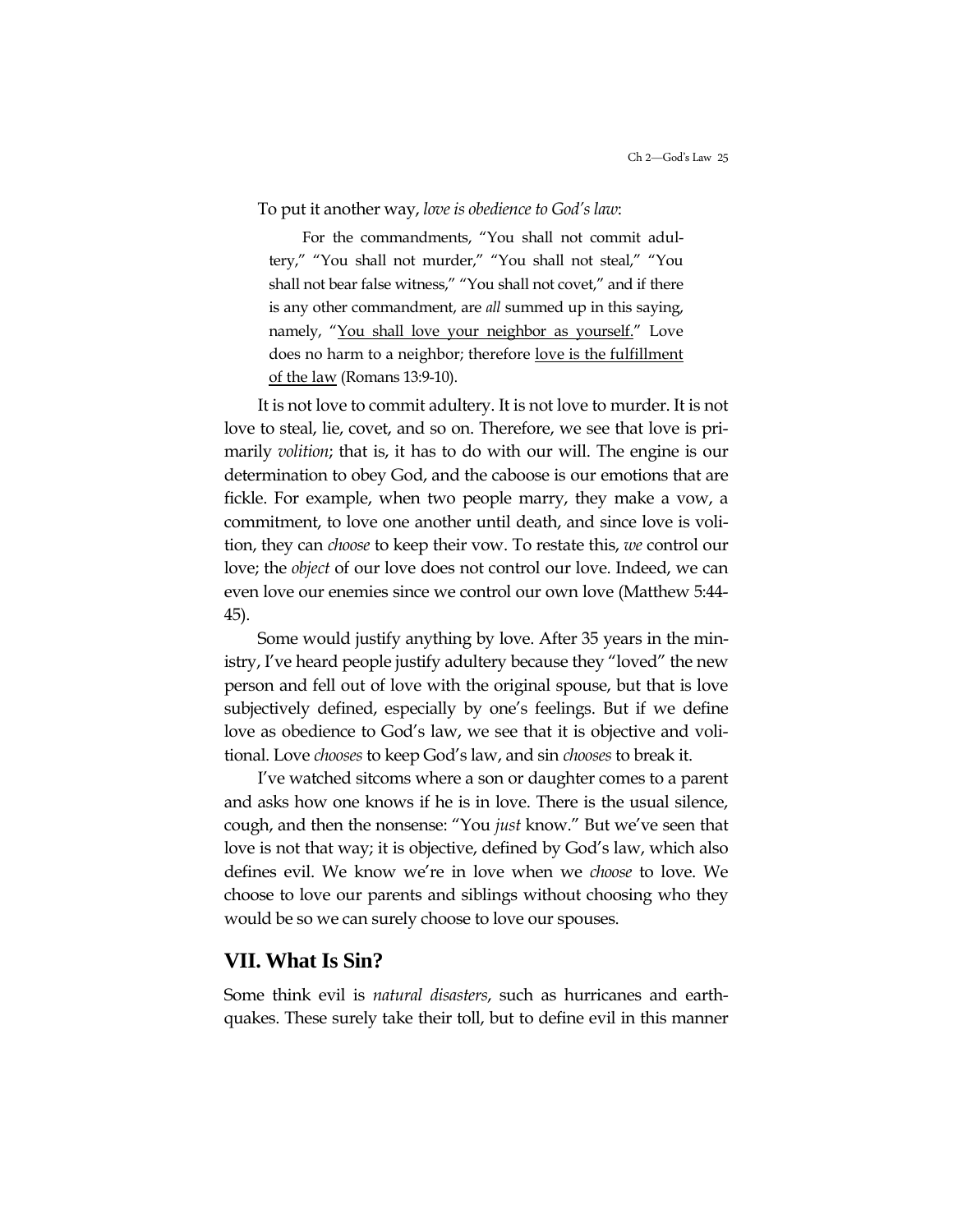does not address the wrongs we do in our thoughts, words, and actions. We can do little to nothing about preventing natural disasters. We do not think of punishing hurricanes. Natural disasters are the result of evil that has come into the world (Romans 8:20-22), not evil itself. God uses natural disasters to warn us of our immoral behavior, to get us to repent, to call us to Himself (Luke 13:1-5).

Others think it is evil to be *finite*, to be a creature, so they imagine they are god, part of the oneness of all things, as promoted in the New Age movement and in Hinduism. But the Bible presents us as creatures and only the Triune God as sovereign. He is unique; we are not. There is a Creator/creature distinction that cannot be breached. It is not wrong, therefore, to be finite. God made us that way.

Christianity sees evil as *moral*, (not metaphysical), and that being finite is okay. Immorality is defined as rebellion against the Triune God"s commandments. Morality is keeping His commands.

Also, since morality is personal, sin is personal, and that means sin is personal *rebellion* against the Triune God. Sin means that we arrange our existence around ourselves, deliberating leaving God out. It is like the teen who comes home from school and tells his mother that he is going out, and when she asks where he is going, he says "None of your business." In other words, he accepts food, clothing, shelter, and even life itself from his mother, but scorns her authority. Is this not what many do today regarding God? They accept His benefits but reject His authority? Evil is rebellion against God"s goodness.

## **VIII. How Universal Is Sin?**

How do we explain that everyone has a streak of meanness, selfishness, pride, lust, unjustified anger, lack of love, and just plain bad behavior? No one is exempt, from the baby who is self-centered to the adult who murders or who does so at least in thought, wanting others dead for personal, vindictive reasons. Indeed, we do not love others or the Triune God but love ourselves as the highest good. Like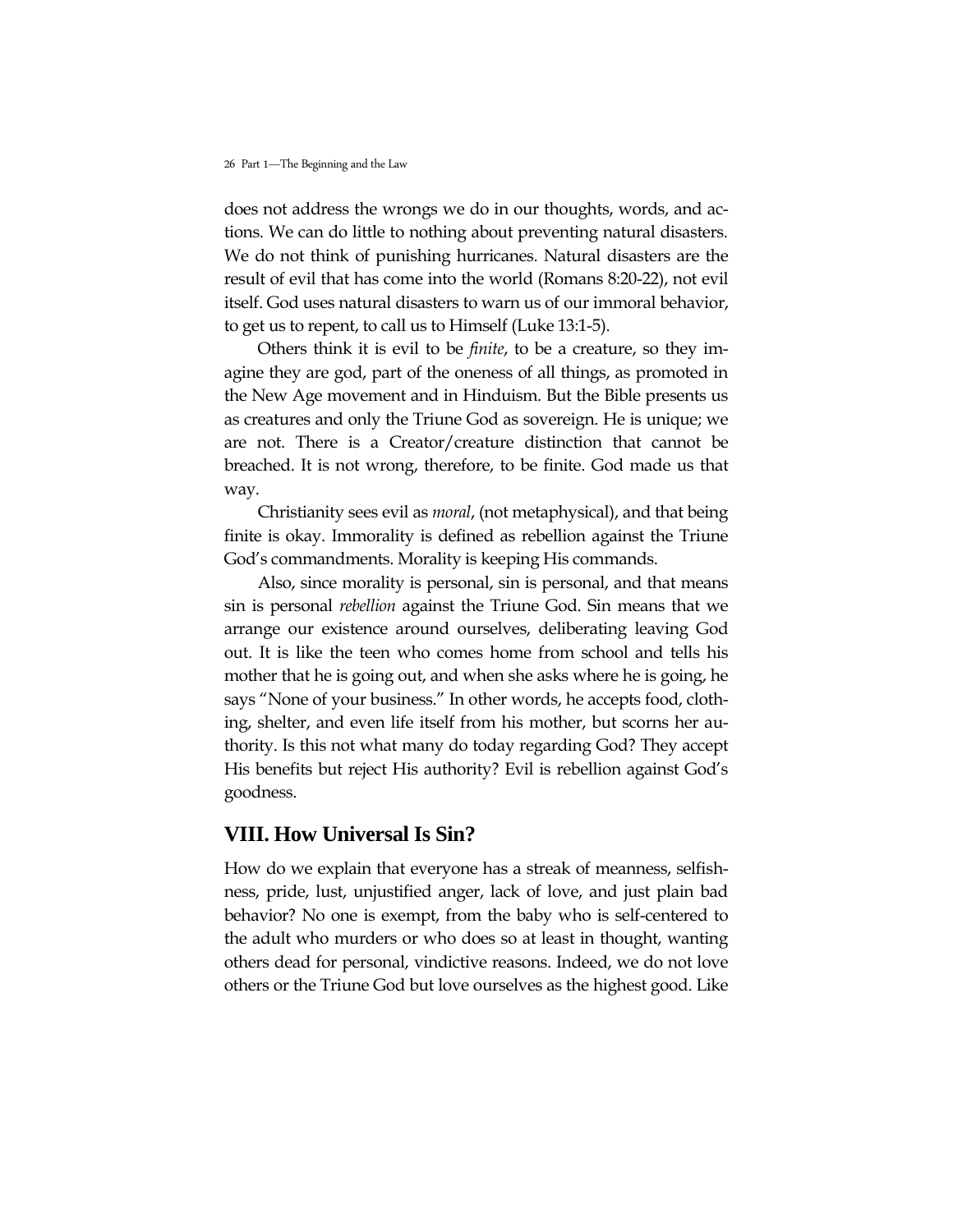Adam and Eve in their first sin, we all want to be independent of our maker, to be our own god, making up our own rules as we go along.

Some try to explain this away, even saying that babies are born without sin (So why abort them?), but then we must ask why babies die if they are without sin? Christians have the answer: "the wages of sin is death" (Romans 6:23). All people are connected with Adam, the first human; and when he sinned, his disobedience and death were imputed to us. To restate this, we are all connected back to our first parents (Romans 5:12-23).

Some will claim this is not fair, but then think nothing of punishing a whole nation for the sins of its leaders, intuitively knowing there is a connection, a representation of the whole country in its leaders, an implicit approval of the sins of the leaders by the citizens. An Enron goes down, and though the employees are not directly guilty of the sins of the officers of the corporation, they still suffer the penalty of the officers' sins. In a similar way (though not exactly), we are guilty of the first sin of Adam as seen in our embracing other sins as soon as we"re born. We identify with his rebellion; we love our sin and hate God"s righteousness (John 3:18-21).

People may bellow that such a connection is not fair, but the same is true of our connection with Christ—those who trust in Him have His righteousness imputed to them. They receive the free gift of eternal life by trusting Him as their head. There is only one alternative: make it to heaven on our own, which can"t be done (Ephesians 2:8-9), for even one sin disqualifies us, and we come into the world with one sin, Adam"s eating of the forbidden fruit.

But we are all born with a sinful character. We may develop that character for better or for worse, but we come into the world already marred. For example, I've never met a parent who said he had to teach his child how to sin; they come into the world as experts!

It seems to me that universal sin is one Christian doctrine that is empirically verifiable, for no one but Christ had no bad points to his character—not even Mother Teresa. We all find within ourselves a struggle with that which we know to be good, but we don"t want to practice it. We are all inconsistent and unrighteous, yelling at others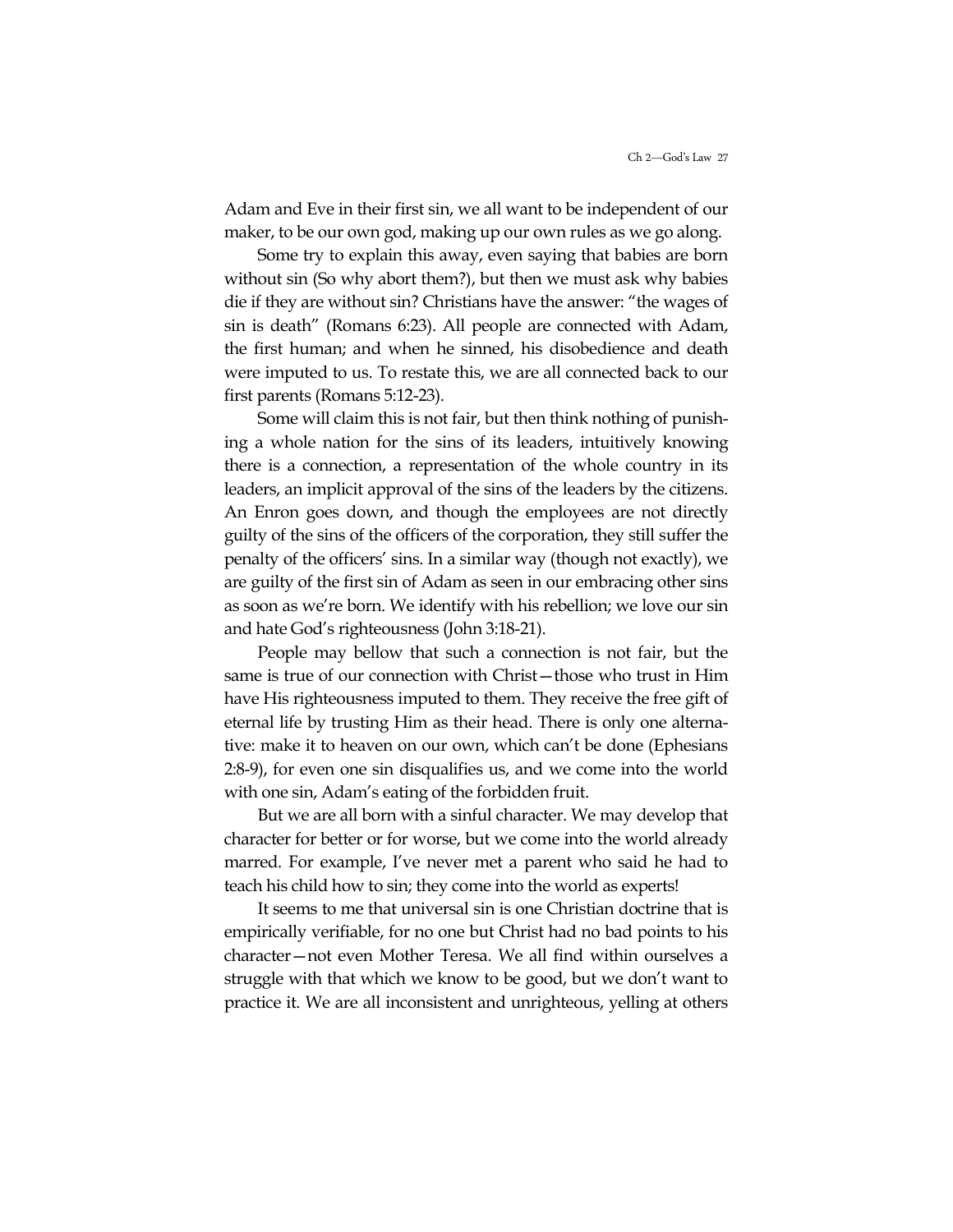for no good reason or just wanting our way. We all have a streak of meanness in us.<sup>16</sup>

Jean-Jacques Rousseau (1712-1778) popularized John Dryden"s (1631-1700) statement of the "noble savage," believing that those who had no contact with the outside world would not learn the sins of the outside world. In other words, sin was not inherent but only leaned by example, which in turn means there is no character, only isolated acts of our wills that do not reveal a sinful bent. If one could control the environment, he could control the isolated acts.

Enter Robert Owen  $(1771-1858)$ ,<sup>17</sup> who in the early 1800s bought property in Indiana and set up a colony (New Harmony) whereby he would create a perfect environment. Owen thought that if he eliminated three evils: traditional religion (attack against the Church), conventional marriage (attack against the family), and private property (attack against free citizenship)—especially private property that man"s so-called sinful problems would disappear. (The Eighth Commandment gives us the right to own private property.) But as soon as the colony was established and a constitution was written, it fell apart. He thought that since man was allegedly born good, controlling the circumstances and educating him would lead to utopia. But he could not get the people to attend his schools without compulsion, which violated his view of the autonomous, good individual. The colony self-destructed in no time, and he returned to his native Britain, having used up his considerable fortune trying to establish other colonies elsewhere with the same results, and died disillusioned and penniless. *He discovered that man cannot be his own savior*.

From the assumption that man is born good, modern day liberals, following Owen, believe that the problem is external, in the envi-

 $\overline{a}$ 

 $16$  A very interesting book on original sin that surveys various persons and cultures is Alan Jacobs, *Original Sin* (New York, NJ: Harper Collins, 2008). This is not just a pragmatic approach, but he delves into various secular and Christian theories, along with great insight into how cultures stand or fall with their view of original sin. Highly recommended; Jacobs is evangelical. A not so good book, written from a secular view, is Gary A. Anderson, *Sin: A History*. His theory is that almsgiving is how we atone for our sins.

<sup>17</sup> Alan Jacobs, *Original Sin*, pp. 173ff.